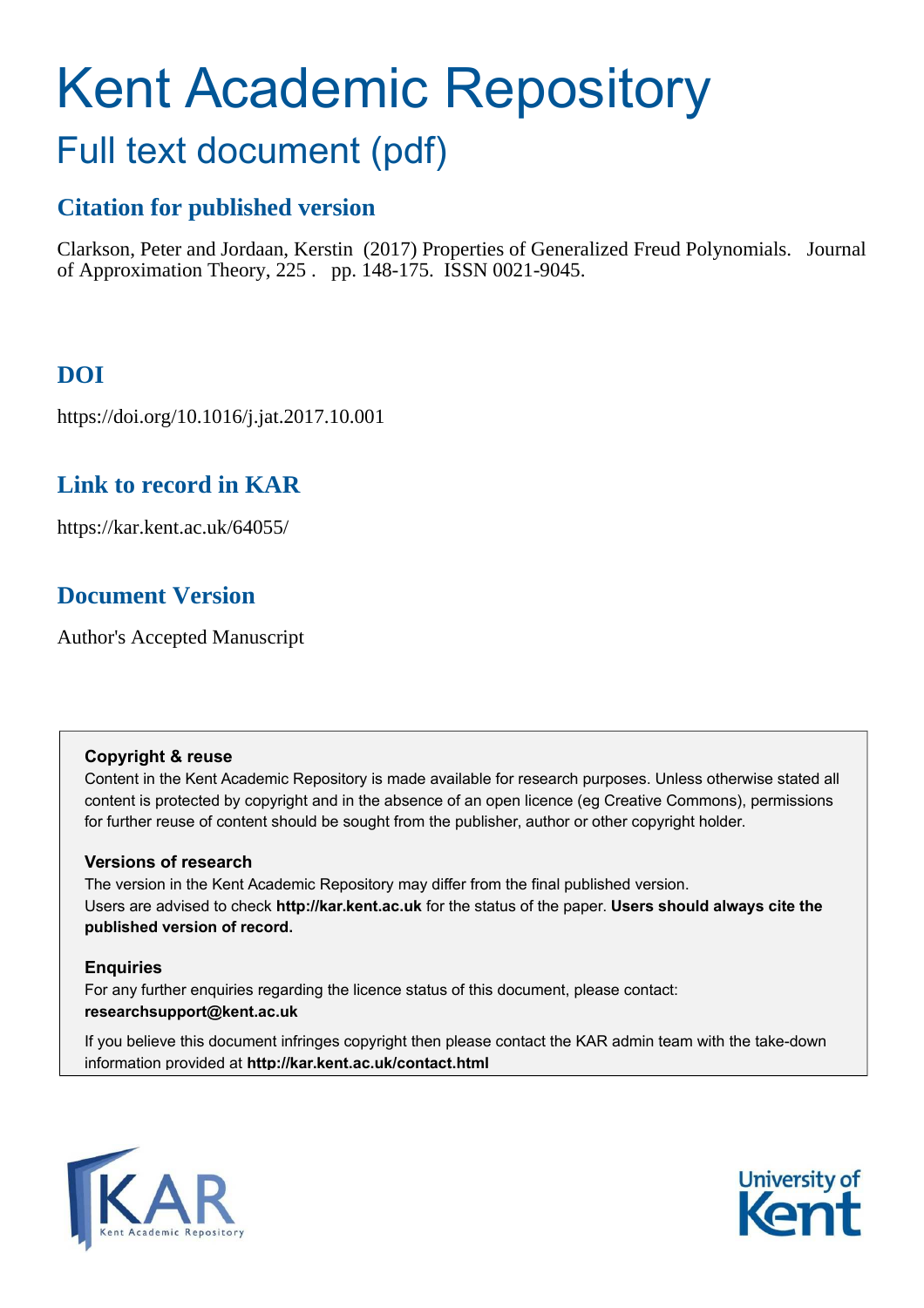## Properties of Generalized Freud Polynomials

Peter A. Clarkson<sup>1</sup> and Kerstin Jordaan<sup>2</sup> <sup>1</sup> School of Mathematics, Statistics and Actuarial Science, University of Kent, Canterbury, CT2 7FS, UK P.A.Clarkson@kent.ac.uk <sup>2</sup> Department of Decision Sciences, University of South Africa, Pretoria, 0003, South Africa jordakh@unisa.ac.za

#### Abstract

We consider the semiclassical generalized Freud weight function

$$
w_{\lambda}(x;t) = |x|^{2\lambda+1} \exp(-x^4 + tx^2), \qquad \lambda > -1, \quad x \in \mathbb{R}.
$$

We analyse the asymptotic behaviour of the sequences of monic polynomials that are orthogonal with respect to  $w_{\lambda}(x; t)$ , as well as the asymptotic behaviour of the recurrence coefficient, when the degree, or alternatively, the parameter t, tend to infinity. We also investigate existence and uniqueness of positive solutions of the nonlinear discrete equation satisfied by the recurrence coefficients and prove properties of the zeros of the generalized Freud polynomials.

#### 1 Introduction

The study of polynomials orthogonal on unbounded intervals with respect to general exponential-type weights  $\exp\{-Q(x)\}\$ , with  $Q(x)$  a polynomial of the form  $Q(x) = |x|^{\alpha}$ , with  $\alpha \in \mathbb{N}$ , began with Géza Freud in the 1960's (for details see [23, 24, 54, 55] as well as the monographs by Levin and Lubinsky [37] and Mhaskar [49]). Earlier Freud [24, 25] investigated the asymptotic behaviour of the recurrence coefficients for special classes of weights by a technique giving rise to an infinite system of nonlinear equations called Freud equations for these coefficients, cf. [45, 46]. If the monic orthogonal polynomials  $\{p_n(x)\}_{n=0}^{\infty}$  satisfying the three-term recurrence relation

$$
p_{n+1}(x) = x p_n(x) - \beta_n p_{n-1}(x), \qquad (1.1)
$$

with  $p_{-1}(x) = 0$  and  $p_0(x) = 1$ , are related to the weight  $w(x) = \exp(-x^4)$  on the whole real line, then the Freud equations are reduced to (cf. [5, 25, 36, 44, 52, 53, 55])

$$
4\beta_n \left(\beta_{n-1} + \beta_n + \beta_{n+1}\right) = n,\tag{1.2a}
$$

with initial conditions

$$
\beta_0 = 0, \quad \beta_1 = \frac{\int_{-\infty}^{\infty} x^2 \exp(-x^4) \, dx}{\int_{-\infty}^{\infty} \exp(-x^4) \, dx} = \frac{\Gamma(\frac{3}{4})}{\Gamma(\frac{1}{4})}.
$$
\n(1.2b)

We remark that equation (1.2a) was first derived by Shohat [60, equation (39), p. 407]. Nevai [53] proved that there is a unique positive solution to the problem (1.2).

Freud [24], via the Freud equations, conjectured that the asymptotic behaviour of recurrence coefficients  $\beta_n$  in the recurrence relation (1.1) satisfied by the polynomials  $\{p_n(x)\}_{n=0}^{\infty}$  orthogonal with respect to the weight

$$
w(x) = |x|^{\lambda} \exp(-|x|^m), \qquad m \in \mathbb{N}, \tag{1.3}
$$

with  $\lambda > -1$ , could be described by

$$
\lim_{n \to \infty} \frac{\beta_n}{n^{2/m}} = \left[ \frac{\Gamma(\frac{1}{2}m)\Gamma(1 + \frac{1}{2}m)}{\Gamma(m+1)} \right]^{2/m}.
$$
\n(1.4)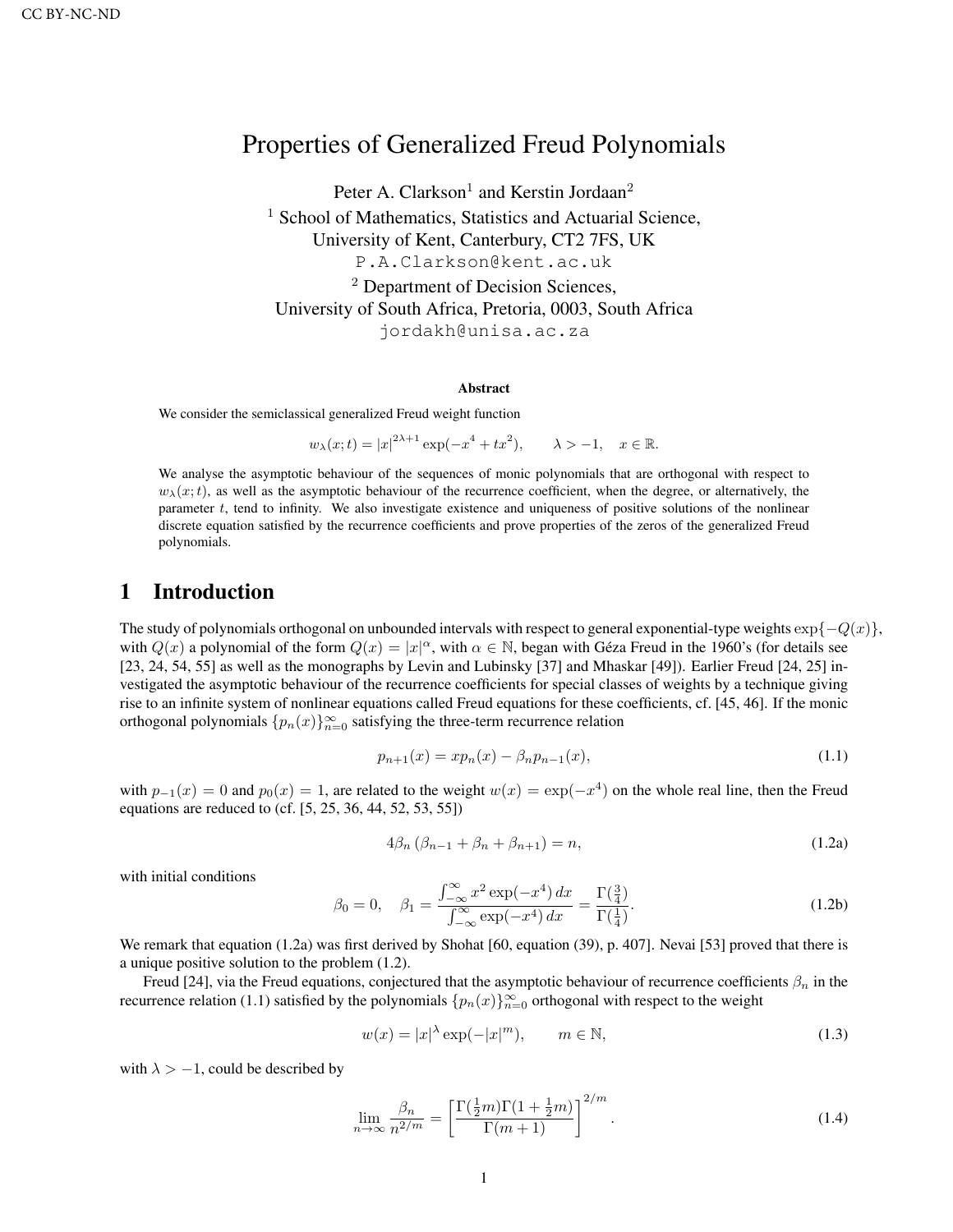We note that Freud [24] proved the result for orthonormal polynomials whilst (1.4) is for monic orthogonal polynomials. Freud showed that if the limit exists for  $m \in 2\mathbb{Z}$ , then it is equal to the expression in (1.4) but could only prove the existence of the limit (1.4) for  $m = 2, 4, 6$ . Significant progress in the study of orthogonal polynomials associated with Freud weights was made when Magnus [44] proved the validity of Freud's conjecture for the recurrence coefficients when  $m$  is an even positive integer and weight

$$
w(x) = \exp\{-Q(x)\},
$$
 (1.5)

where  $Q(x)$  is an even degree polynomial with positive leading coefficient. A more general proof of Freud's conjecture of the recursion coefficients for exponential weights is due to Lubinsky, Mhaskar, and Saff [43]; see also [15, 23, 24, 55]. Deift *et al*. [16] discuss the asymptotics of orthogonal polynomials with respect to the weight (1.5) using a Riemann-Hilbert approach.

Bauldry, Máté, and Nevai [5] showed that the convergent solutions of a system of smooth recurrence equations, whose Jacobian matrix satisfies a certain non-unimodularity condition, can be approximated by asymptotic expansions and they provide an application to approximate the recurrence coefficients associated with polynomials orthogonal with respect to the weight (1.5), where  $Q(x)$  is an even degree polynomial with positive leading coefficient. Further, Bauldry, Máté, Nevai and Zaslavsky obtained asymptotic expansions for the recurrence coefficients of a larger class of orthogonal polynomials with exponential-type weights, cf. [48, Theorem 1, p. 496] and [5, Theorem 5.1, p. 223].

In a more general setting, a function of the form  $(1.5)$  is called a *Freud-type weight* if  $Q(x)$  is an even, non-negative and continuous real valued function defined on the real line that satisfies certain conditions involving its derivatives of first and second order. Orthogonal polynomials with Freud-type weights as well as generalisations of the weight (1.5) in the form

$$
w_{\gamma}(x) = |x|^{\gamma} \exp\{-Q(x)\},\tag{1.6}
$$

for  $\gamma > -1$ , were studied by Levin and Lubinsky [37]. Lubinsky [42], see also [40, 41], explored various types of asymptotics for polynomials orthogonal on finite and unbounded intervals, which includes a special treatment of polynomials in the Freud class. Levin and Lubinsky [37, 38] obtained many interesting properties of polynomials orthogonal with respect to the weight function (1.6) on the interval [0, k), where  $k \leq \infty$ , including infinite-finite range inequalities, estimates for the Christoffel function, estimates for the largest zero, estimates for the spacing between zeros, estimates for the weighted orthogonal polynomials and estimates for the derivatives of the orthogonal polynomials.

Kasuga and Sakai [34] also considered generalized Freud-type weights of the form (1.6). Their results are similar to those for the Freud weight (1.5) obtained by Levin and Lubinsky [37]. They also showed that the zeros of the generalized Freud polynomials can be used to construct higher order Hermite-Fejer interpolation polynomials, which have their own applications in approximation theory [35]. Damelin [15] used Freud equations to obtain the main term in the asymptotic expansion of the recurrence coefficients associated with orthogonal polynomials with respect to the weight (1.6). The asymptotics of zeros of polynomials orthogonal with respect to the weight (1.6) were also derived by Kriecherbauer and McLaughlin [36]. Wong and Zhang [66] discussed the asymptotics of polynomials orthogonal with respect to the weight (1.6) when  $Q(x)$  is an even polynomial of degree 2m. Using the results of Kriecherbauer and McLaughlin [36], Alfaro *et al.* [1] derived Mehler-Heine type asymptotic formulae for orthonormal polynomials with respect to the weight

$$
w_{\alpha,m}(x) = x^{2m} \exp\left(-2|x|^{\alpha}\right),\tag{1.7}
$$

for  $m \in \mathbb{Z}^+$  and  $\alpha > 1$ .

Bleher and Its [8, 9] found several asymptotic results for semiclassical orthogonal polynomials with respect to the weight

$$
w(x) = \exp\{-NV(x)\},\tag{1.8}
$$

where  $V(x) = \frac{1}{4}gx^4 + \frac{1}{2}tx^2$ , with g and t parameters, via a Riemann-Hilbert approach and applied these to prove the universality of the local distribution of eigenvalues in the matrix model with the double-well quartic interaction in the presence of two cuts, see also Wong and Zhang [65].

Magnus [45] discussed the nonlinear discrete equation satisfied by the recurrence coefficients in the three-term recurrence relations for polynomials orthogonal with respect to exponential weights (1.5) and he found the relation of such equations to discrete equations for potentials such as  $Q(x) = x^4$  and  $Q(x) = x^6$ . Magnus [46] showed that the coefficients in the three-term recurrence relation for the Freud weight [24]

$$
w(x; t) = \exp(-x^4 + tx^2), \qquad x \in \mathbb{R},
$$
\n(1.9)

with  $t \in \mathbb{R}$  a parameter, can be expressed in terms of simultaneous solutions,  $q_n$ , of the discrete equation

$$
q_n(q_{n-1} + q_n + q_{n+1}) + 2tq_n = n,
$$
\n(1.10)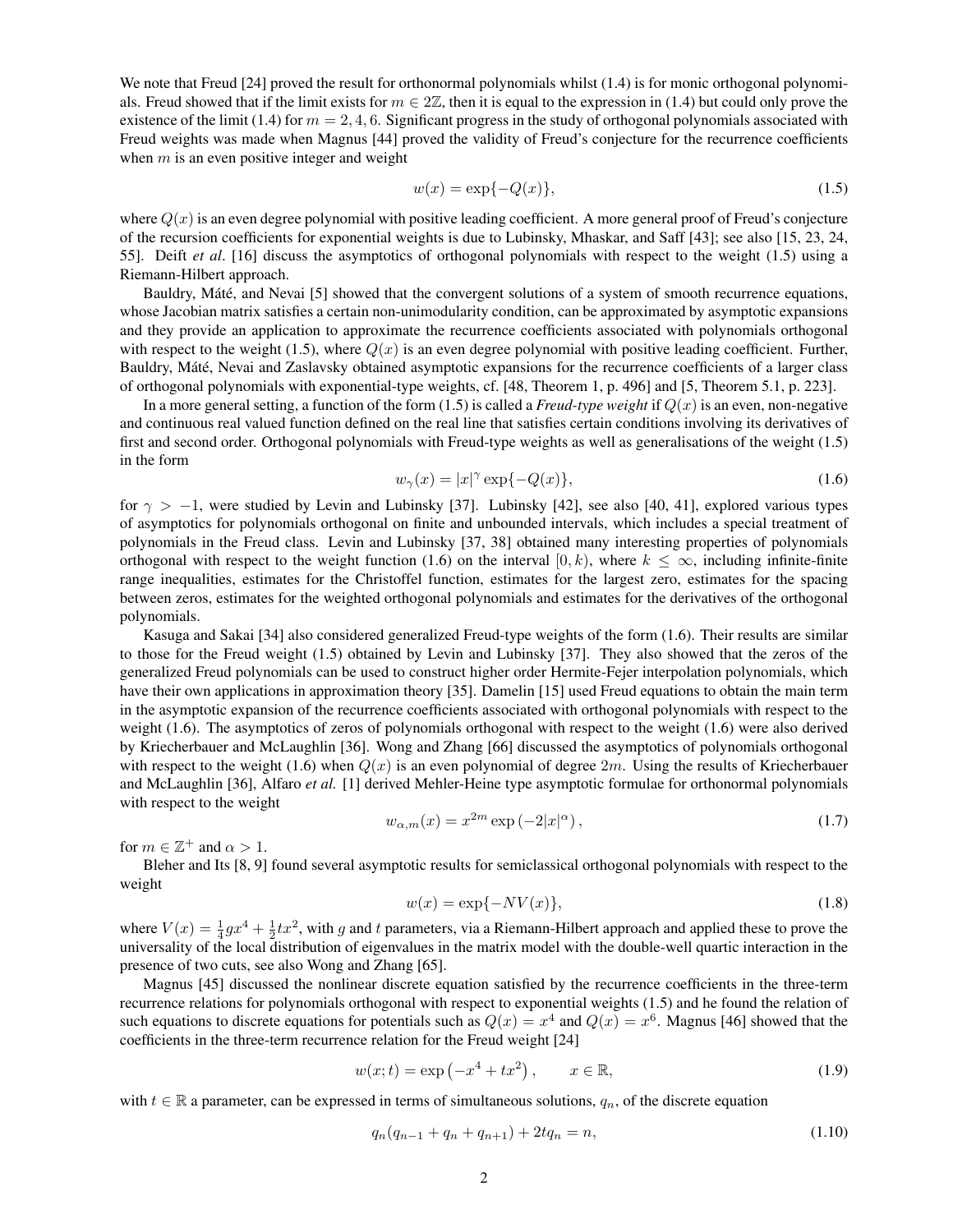which is discrete  $P_1(dP_1)$  – see equation (1.17) below for a more general version – as earlier shown by Bonan and Nevai [10, p. 135], and the fourth Painlevé equation  $(P_{IV})$ 

$$
\frac{d^2q}{dz^2} = \frac{1}{2q} \left(\frac{dq}{dz}\right)^2 + \frac{3}{2}q^3 + 4zq^2 + 2(z^2 - A)q + \frac{B}{q},\tag{1.11}
$$

where  $A = -\frac{1}{2}n$  and  $B = -\frac{1}{2}n^2$ , with  $n \in \mathbb{Z}^+$ . This connection between the recurrence coefficients for the Freud weight  $(1.9)$  and simultaneous solutions of  $(1.10)$  and  $(1.11)$  is due to Kitaev, see also  $[21, 22]$ . Subsequently, this relation was studied by Bassom, Clarkson, and Hicks [4], who wrote tables of simultaneous solutions of  $P_{IV}$  (1.11) and  $dP_1$  (1.10) in terms of parabolic cylinder functions, and later by Grammaticos and Ramani [26]. The relationship between solutions of  $P_{IV}$  (1.11) and dP<sub>I</sub> (1.10) is reflected in the striking similarity of the results for  $P_{IV}$  (1.11) in  $[4, 51, 58]$  and those for dP<sub>I</sub> (1.10) in [26]. Bonan and Nevai [10] proved that there is a unique positive solution of the discrete equation (1.10) with initial conditions

$$
\beta_0 = 0,
$$
  $\beta_1 = \frac{\int_{-\infty}^{\infty} x^2 \exp(-x^4 + tx^2) dx}{\int_{-\infty}^{\infty} \exp(-x^4 + tx^2) dx}.$ 

In [14], we considered the *generalized Freud weight*

$$
w_{\lambda}(x;t) = |x|^{2\lambda + 1} \exp(-x^4 + tx^2), \qquad x \in \mathbb{R},
$$
\n(1.12)

with  $\lambda > -1$  and  $t \in \mathbb{R}$  parameters and gave explicit expressions for the moments of this weight (1.12). The first moment is

$$
\mu_0(t; \lambda) = \int_{-\infty}^{\infty} |x|^{2\lambda + 1} \exp(-x^4 + tx^2) dx
$$
  
= 
$$
\frac{\Gamma(\lambda + 1)}{2^{(\lambda + 1)/2}} \exp(\frac{1}{8}t^2) D_{-\lambda - 1}(-\frac{1}{2}\sqrt{2}t),
$$
 (1.13)

where  $D_v(\xi)$  is the parabolic cylinder function with integral representation, cf. [57, §12.5(i)]

$$
D_{\nu}(\xi) = \frac{\exp(-\frac{1}{4}\xi^2)}{\Gamma(-\nu)} \int_0^{\infty} s^{-\nu - 1} \exp(-\frac{1}{2}s^2 - \xi s) ds, \quad \text{Re}(\nu) < 0,
$$

and the higher moments are

$$
\mu_{2n}(t; \lambda) = \int_{-\infty}^{\infty} x^{2n} |x|^{2\lambda + 1} \exp(-x^4 + tx^2) dx \equiv \mu_0(t; \lambda + n),
$$
  

$$
\mu_{2n-1}(t; \lambda) = \int_{-\infty}^{\infty} x^{2n-1} |x|^{2\lambda + 1} \exp(-x^4 + tx^2) dx = 0,
$$

for  $n \geq 1$ . The weight function (1.12) is (weakly) differentiable on the non-compact support R and satisfies the distributional equation, known as Pearson equation (see [62]),

$$
\frac{d}{dx}\ln w_{\lambda}(x;t) = \frac{B(x) - A'(x)}{A(x)} = -4x^3 + 2tx + \frac{2\lambda + 1}{x},
$$

with  $A(x)$  and  $B(x)$  polynomials of minimal degree, so

$$
A(x) = x, \quad B(x) = -4x^4 + 2tx^2 + 2\lambda + 3.
$$

Since  $deg(A) = 1$  and  $deg(B) = 4$ , the polynomial sequence  $\{S_n(x;t)\}_{n=0}^{\infty}$ , representing the sequence of monic polynomials orthogonal with respect to (1.12), is said to constitute a family of *semiclassical orthogonal polynomials* [13, 27, 29, 28, 47].

Monic orthogonal polynomials with respect to the symmetric weight (1.12) satisfy the three-term recurrence relation

$$
xS_n(x;t) = S_{n+1}(x;t) + \beta_n(t;\lambda)S_{n-1}(x;t)
$$
\n(1.14)

where  $\beta_n(t; \lambda) > 0$ ,  $S_{-1}(x; t) = 0$ ,  $S_0(x; t) = 1$ ,  $\beta_0(t; \lambda) = 0$  and

$$
\beta_1(t; \lambda) = \frac{\mu_2(t; \lambda)}{\mu_0(t; \lambda)} = \frac{\int_{-\infty}^{\infty} x^2 |x|^{2\lambda + 1} \exp(-x^4 + tx^2) dx}{\int_{-\infty}^{\infty} |x|^{2\lambda + 1} \exp(-x^4 + tx^2) dx}
$$

$$
= \frac{1}{2}t + \frac{1}{2}\sqrt{2} \frac{D_{-\lambda}\left(-\frac{1}{2}\sqrt{2}t\right)}{D_{-\lambda - 1}\left(-\frac{1}{2}\sqrt{2}t\right)},
$$
(1.15)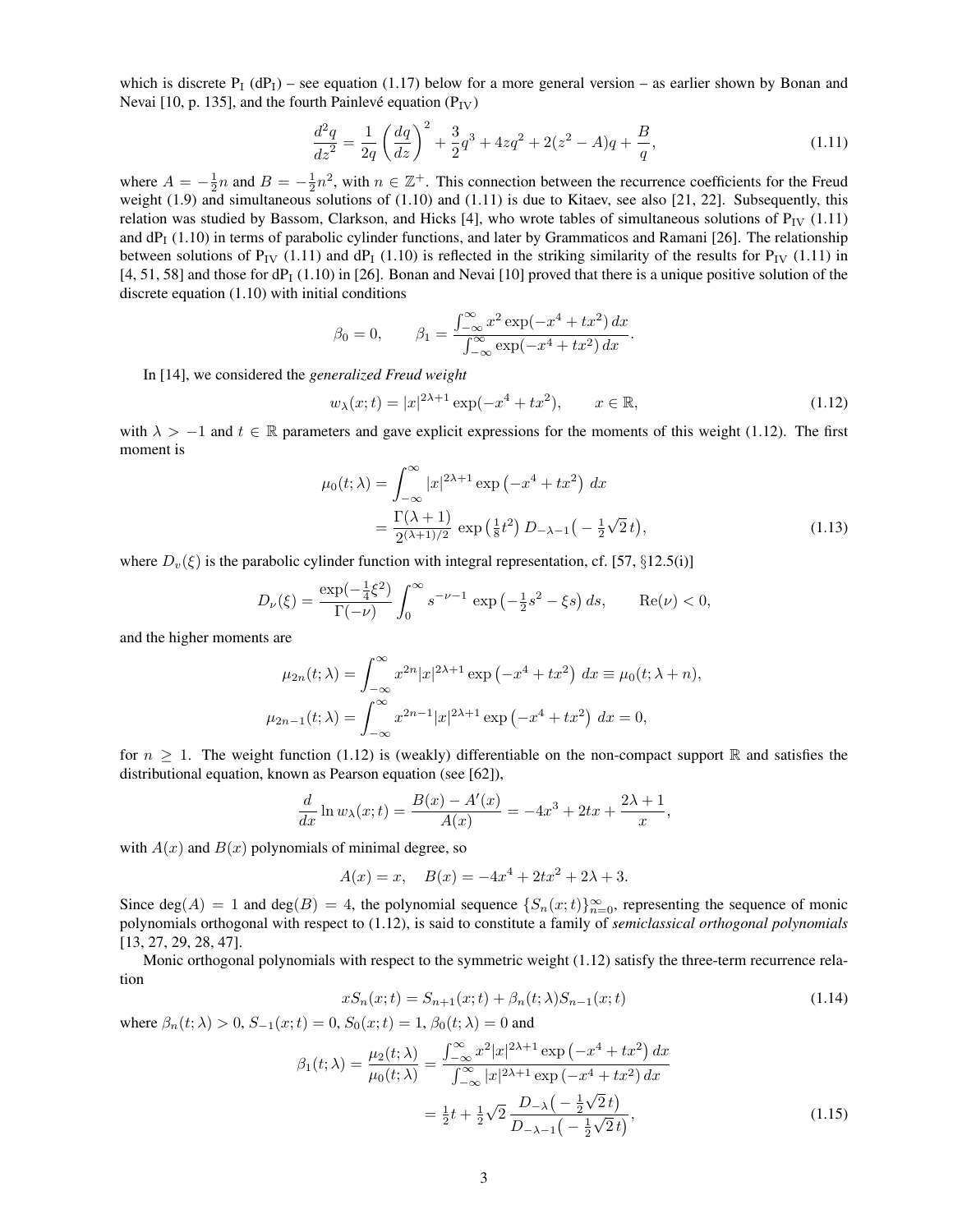see §2 for further details. Several sequences of monic orthogonal polynomials related to the weight (1.12) and its extensions have been studied in the literature. For instance, for  $t = 0$ ,  $\lambda = -\frac{1}{2}$ , the asymptotic and analytic properties of the corresponding orthogonal polynomials were studied in [53], while the case when  $t > 0$  and  $\lambda = -\frac{1}{2}$  is discussed in [3].

The recurrence coefficients in the three-term recurrence relations associated with semiclassical orthogonal polynomials can often be expressed in terms of solutions of the Painlevé equations and associated discrete Painlevé equations. As shown in [14], the recurrence coefficients  $\beta_n(t; \lambda)$  in the three term recurrence relation (1.14) are related to solutions of  $P_{IV}$  (1.11) and satisfy the equation

$$
\frac{d^2\beta_n}{dt^2} = \frac{1}{2\beta_n} \left(\frac{d\beta_n}{dt}\right)^2 + \frac{3}{2}\beta_n^3 - t\beta_n^2 + \left(\frac{1}{8}t^2 - \frac{1}{2}A_n\right)\beta_n + \frac{B_n}{16\beta_n},\tag{1.16}
$$

where the parameters  $A_n$  and  $B_n$  are given by

$$
\begin{pmatrix} A_{2n} \\ B_{2n} \end{pmatrix} = \begin{pmatrix} -2\lambda - n - 1 \\ -2n^2 \end{pmatrix}, \qquad \begin{pmatrix} A_{2n+1} \\ B_{2n+1} \end{pmatrix} = \begin{pmatrix} \lambda - n \\ -2(\lambda + n + 1)^2 \end{pmatrix}
$$

as well as the nonlinear discrete equation

$$
4\beta_n \left(\beta_{n-1} + \beta_n + \beta_{n+1} - \frac{1}{2}t\right) = n + (2\lambda + 1)\Delta_n,\tag{1.17}
$$

where  $\Delta_n := \frac{1}{2}[1 - (-1)^n]$ , which is the general discrete P<sub>I</sub> (dP<sub>I</sub>). We remark that the nonlinear discrete equation (1.17) appears in the paper by Freud [24, equation (23), p. 5]; see also [2, §2] for a historical review of the origin and study of equation (1.17). Joshi and Lustri [33] studied the asymptotic behaviour of the first discrete Painlevé equation (1.17) in the limit as  $n \to \infty$ , see also [32, 64].

The moments of certain semiclassical weights provide the link between the weight and the associated Painlevé equation as shown in [13]. In [14] this was used to obtain the explicit expressions for the recurrence coefficients  $\beta_n(t; \lambda)$  in the three term recurrence relation (1.14) given by

$$
\beta_{2n}(t; \lambda) = \frac{d}{dt} \ln \frac{\tau_n(t; \lambda + 1)}{\tau_n(t; \lambda)},
$$
\n(1.18a)

$$
\beta_{2n+1}(t; \lambda) = \frac{d}{dt} \ln \frac{\tau_{n+1}(t; \lambda)}{\tau_n(t; \lambda + 1)},
$$
\n(1.18b)

for  $n \geq 0$ , where  $\tau_n(t; \lambda)$  is the Hankel determinant given by

$$
\tau_n(t; \lambda) = \det \left[ \frac{d^{j+k}}{dt^{j+k}} \mu_0(t; \lambda) \right]_{j,k=0}^{n-1},
$$

with  $\tau_0(t; \lambda) = 1$  and  $\mu_0(t; \lambda)$  given by (1.13).

Following our earlier work in [14], here we are concerned with the asymptotic behaviour of the recurrence coefficient of the three-term recurrence relation satisfied by the generalized Freud polynomials and the asymptotic properties of the polynomials themselves. We review some pertinent results from [14] in  $\S$ 2. In  $\S$ 3 we consider the case where the parameter  $t \to \infty$  whilst in §4 we investigate the asymptotic behaviour as the degree n of the polynomials tends to  $\infty$ . Existence and uniqueness of positive solutions of the nonlinear discrete equation (1.17) are discussed in §5 where we prove that unique, positive solutions exist for all  $t \in \mathbb{R}$ . Properties of the zeros of generalized Freud polynomials are investigated in §6.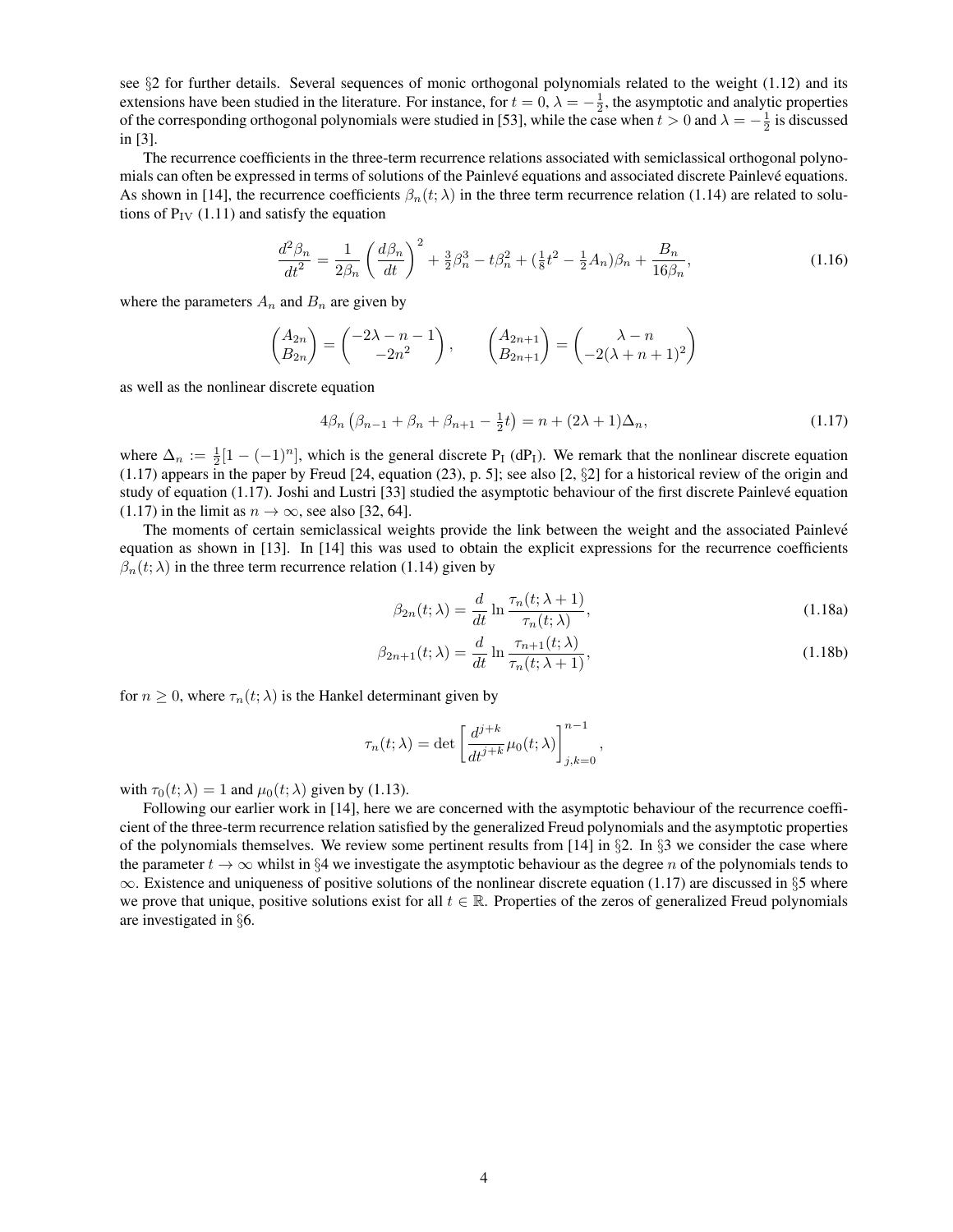## 2 Generalized Freud polynomials

The first few recurrence coefficients  $\beta_n(t; \lambda)$  are given by

$$
\beta_1(t; \lambda) = \Phi_{\lambda}(t), \tag{2.1a}
$$

$$
\beta_2(t; \lambda) = \frac{1}{2}t - \Phi_\lambda(t) + \frac{\lambda + 1}{2\Phi_\lambda(t)},
$$
\n(2.1b)

$$
\beta_3(t;\lambda) = -\frac{\lambda+1}{2\Phi_\lambda(t)} - \frac{\Phi_\lambda(t)}{2\Phi_\lambda^2(t) - t\Phi_\lambda(t) - \lambda - 1},\tag{2.1c}
$$

$$
\beta_4(t;\lambda) = \frac{t}{2(\lambda+2)} + \frac{\Phi_{\lambda}(t)}{2\Phi_{\lambda}^2(t) - t\Phi_{\lambda}(t) - \lambda - 1} + \frac{(\lambda+1)[(t^2+2\lambda+4)\Phi_{\lambda}(t) + (\lambda+1)t]}{2(\lambda+2)[2(\lambda+2)\Phi_{\lambda}^2(t) - (\lambda+1)t\Phi_{\lambda}(t) - (\lambda+1)^2]},
$$
\n(2.1d)

where

$$
\Phi_{\lambda}(t) = \frac{d}{dt} \ln \left\{ D_{-\lambda-1} \left( -\frac{1}{2} \sqrt{2} t \right) \exp \left( \frac{1}{8} t^2 \right) \right\}
$$
  
=  $\frac{1}{2} t + \frac{1}{2} \sqrt{2} \frac{D_{-\lambda} \left( -\frac{1}{2} \sqrt{2} t \right)}{D_{-\lambda-1} \left( -\frac{1}{2} \sqrt{2} t \right)}.$  (2.2)

It was shown in [14] that as  $t \to \infty$ 

$$
\Phi_{\lambda}(t) = \frac{t}{2} + \frac{\lambda}{t} + \frac{2\lambda(1-\lambda)}{t^3} + \frac{4\lambda(\lambda-1)(2\lambda-3)}{t^5} + \mathcal{O}(t^{-7}).
$$

Hence, as  $t \to \infty$ 

$$
\frac{1}{\Phi_{\lambda}(t)} = \frac{2}{t} - \frac{4\lambda}{t^3} + \frac{8\lambda(2\lambda - 1)}{t^5} + \mathcal{O}(t^{-7}).
$$

Plots of  $\beta_n(t; \lambda)$ , for  $n = 1, 2, ..., 10$ , with  $\lambda = \frac{1}{2}$  are given in Figure 2.1. We see that there is completely different behaviour for  $\beta_n(t; \lambda)$  as  $t \to \infty$ , depending on whether n is even or odd, which is reflected in Lemma 2.1. The different behaviour for  $\beta_n(t; \lambda)$  depending on whether n is even or odd can be explained by the fact that  $\beta_{2n}(t; \lambda)$  and  $\beta_{2n+1}(t;\lambda)$  satisfy different explicit expressions (1.18), as well as different differential equations (1.16) and difference equations (1.17).



Figure 2.1: Plots of the recurrence coefficients  $\beta_{2n-1}(t;\lambda)$  and  $\beta_{2n}(t;\lambda)$ , for  $n = 1$  (black),  $n = 2$  (red),  $n = 3$ (blue),  $n = 4$  (green) and  $n = 5$  (purple), with  $\lambda = \frac{1}{2}$ .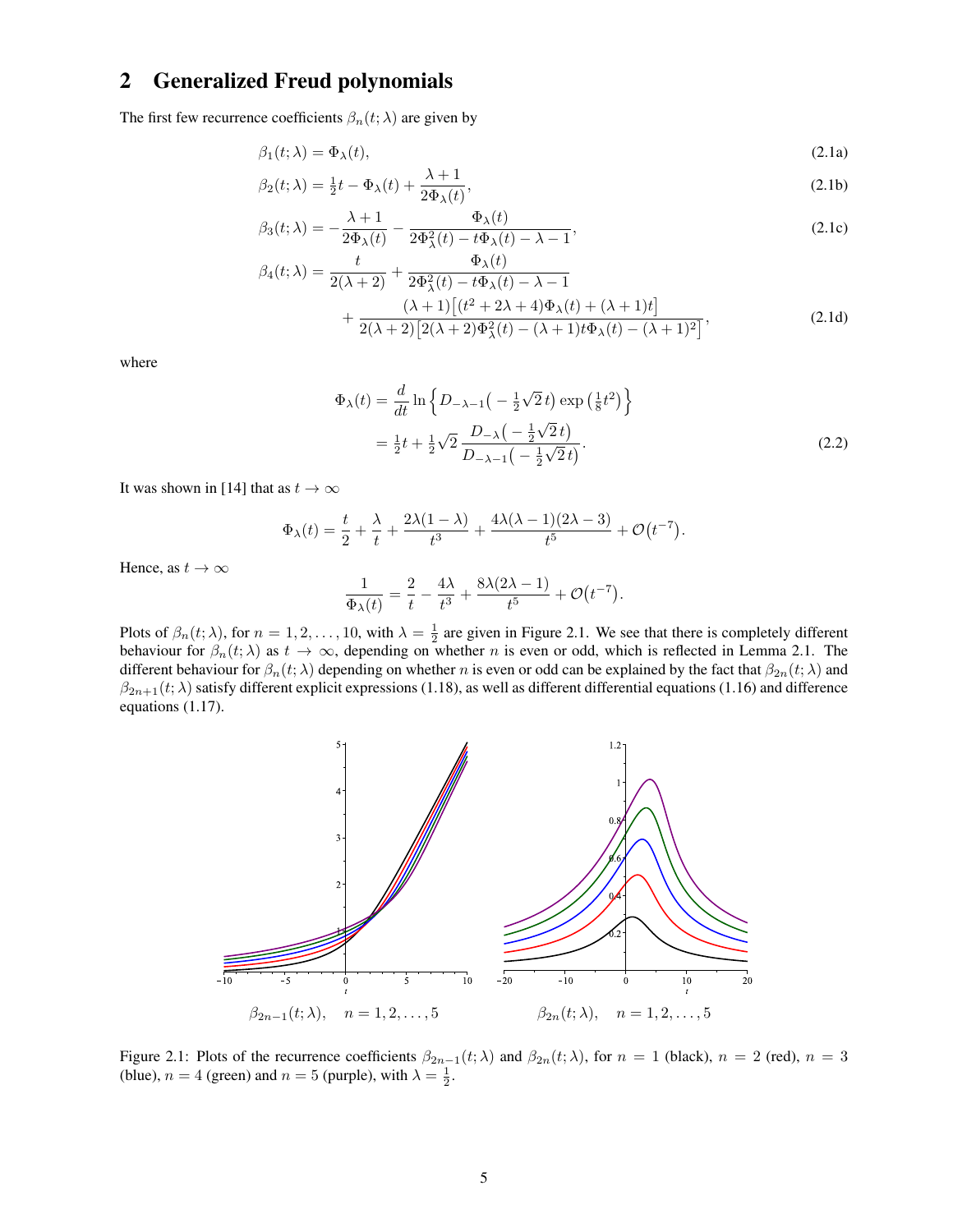**Lemma 2.1.** As  $t \to \infty$ , the recurrence coefficient  $\beta_n(t; \lambda)$  has the asymptotic expansion

$$
\beta_{2n}(t; \lambda) = \frac{n}{t} - \frac{2n(2\lambda - n + 1)}{t^3} + \mathcal{O}(t^{-5}),
$$
  

$$
\beta_{2n+1}(t; \lambda) = \frac{t}{2} + \frac{\lambda - n}{t} - \frac{2(\lambda^2 - 4\lambda n + n^2 - \lambda - n)}{t^3} + \mathcal{O}(t^{-5}),
$$

*for*  $n \in \mathbb{N}$ *. Further, as*  $t \to -\infty$ 

$$
\beta_{2n}(t; \lambda) = -\frac{n}{t} + \frac{2n(2\lambda + 3n + 1)}{t^3} + \mathcal{O}(t^{-5}),
$$
  

$$
\beta_{2n+1}(t; \lambda) = -\frac{\lambda + n + 1}{t} + \frac{2(\lambda + n + 1)(\lambda + 3n + 2)}{t^3} + \mathcal{O}(t^{-5}).
$$

*Proof.* See [14, Lemma 8]

Using the recurrence relation (1.14), with  $\beta_n(t; \lambda)$  given by (2.1), the first few polynomials  $S_n(x; t)$  are given by

$$
S_1(x;t) = x,
$$
  
\n
$$
S_2(x;t) = x^2 - \Phi_{\lambda}(t),
$$
  
\n
$$
S_3(x;t) = x^3 - \frac{t\Phi_{\lambda}(t) + \lambda + 1}{2\Phi_{\lambda}(t)}x,
$$
  
\n
$$
S_4(x;t) = x^4 - \frac{2t\Phi_{\lambda}^2(t) - (t^2 + 2)\Phi_{\lambda}(t) - (\lambda + 1)t}{2[2\Phi_{\lambda}^2(t) - t\Phi_{\lambda}(t) - \lambda - 1]}x^2 - \frac{2(\lambda + 2)\Phi_{\lambda}^2(t) - (\lambda + 1)t\Phi_{\lambda}(t) - (\lambda + 1)^2}{2[2\Phi_{\lambda}^2(t) - t\Phi_{\lambda}(t) - \lambda - 1]},
$$

with  $\Phi_{\lambda}(t)$  given by (2.2). Plots of the polynomials  $S_n(x;t)$ ,  $n = 3, 4, ..., 8$ , with  $\lambda = \frac{1}{2}$ , for  $t = 0, 1, ..., 4$ , are given in Figure 2.2. These show that the magnitude of the roots of  $S_n(x;t)$  increases as t increases (see Theorem 6.2 for further details and a proof). In fact, as shown in §3 below, the roots of  $S_{2n}(x;t)$  and  $S_{2n+1}(x;t)/x$  tend to  $\pm(\frac{1}{2}t)^{1/2}$  as  $t \to \infty$ . Plots of the polynomials  $S_n(x;t)$ ,  $n = 3, 4, \ldots, 8$ , with  $\lambda = \frac{1}{2}$ , at times  $t = 0, 1, \ldots, 5$  are given in Figure 2.3, which illustrates the interlacing of the roots of successive polynomials, as discussed in Theorem 6.2.

## 3 Asymptotic properties of generalized Freud Polynomials as  $t \to \infty$

In this section we are concerned with the behaviour of the generalized Freud polynomials  $S_n(x;t)$  as  $t \to \infty$ . From Lemma 2.1 we see that

$$
\lim_{t \to \infty} \beta_{2n}(t; \lambda) = 0, \qquad \lim_{t \to \infty} \beta_{2n+1}(t; \lambda) = \frac{1}{2}t,
$$

i.e.

$$
\lim_{t \to \infty} \beta_n(t; \lambda) = \frac{1}{4} [1 - (-1)^n] t.
$$

**Lemma 3.1.** *Suppose that the monic polynomials*  $\widetilde{S}_n(x;t)$  *are generated by the three-term recurrence relation* 

$$
x\widetilde{S}_n(x;t) = \widetilde{S}_{n+1}(x;t) + \widetilde{\beta}_n(t)\widetilde{S}_{n-1}(x;t),\tag{3.1}
$$

 $where \ \tilde{\beta}_n(t) = \frac{1}{4} [1 - (-1)^n] t$ , with  $\tilde{S}_0(x; t) = 1$ . Then

$$
\widetilde{S}_{2n}(x;t) = (x^2 - \frac{1}{2}t)^n, \qquad \widetilde{S}_{2n+1}(x;t) = x(x^2 - \frac{1}{2}t)^n.
$$
\n(3.2)

*Proof.* From the three-term recurrence relation (3.1) we have

$$
\widetilde{S}_{2n+1}(x;t) = x\widetilde{S}_{2n}(x;t), \n\widetilde{S}_{2n+2}(x;t) = x\widetilde{S}_{2n+1}(x;t) - \frac{1}{2}t\widetilde{S}_{2n}(x;t) = (x^2 - \frac{1}{2}t)\widetilde{S}_{2n}(x;t).
$$

Since  $\widetilde{S}_0(x;t) = 1$  then the result immediately follows.

 $\Box$ 

 $\Box$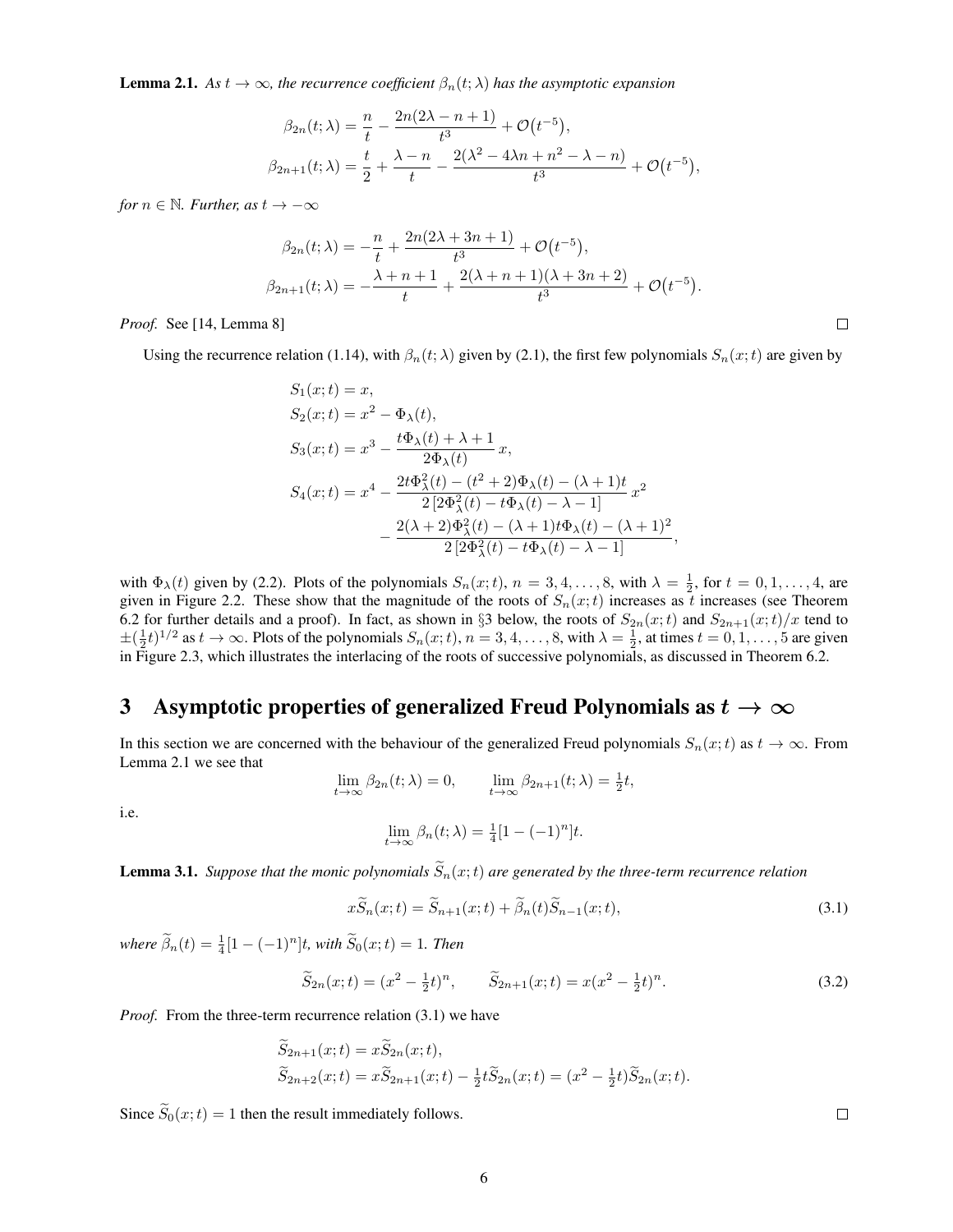In the limit as  $t \to \infty$ , we expect that the generalized Freud polynomials  $S_n(x;t)$  will tend to the polynomials  $\widetilde{S}_n(x;t)$ , see Remark 3.3 below. To show this we first define the polynomials  $Q_n(y;t)$  and  $\widetilde{Q}_n(y)$  as follows

$$
Q_n(y;t) = \left(\frac{1}{2}t\right)^{-n/2} S_n\left(\left(\frac{1}{2}t\right)^{1/2} y;t\right),\tag{3.3a}
$$

$$
\widetilde{Q}_n(y) = \left(\frac{1}{2}t\right)^{-n/2} \widetilde{S}_n\left(\left(\frac{1}{2}t\right)^{1/2} y; t\right),\tag{3.3b}
$$

so from (3.2) we have

$$
\widetilde{Q}_{2n+1}(y) = y(y^2 - 1)^n, \qquad \widetilde{Q}_{2n}(y) = (y^2 - 1)^n.
$$
\n(3.4)

Plots of polynomials  $Q_n(y; t)$ ,  $n = 3, 4, \ldots, 12$ , for  $t = 20$  are given in Figure 3.1.

**Theorem 3.2.** *Suppose that*  $Q_{2n}(y;t)$  *and*  $\tilde{Q}_{2n}(y)$  *are given by* (3.3) *and* (3.4)*, respectively, then as*  $t \to \infty$ 

$$
Q_{2n}(y;t) = \widetilde{Q}_{2n}(y) - \frac{2n\lambda\widetilde{Q}_{2n-2}(y) + n(n-1)\widetilde{Q}_{2n-4}(y)}{t^2} + \mathcal{O}\left(t^{-4}\right),\tag{3.5a}
$$

$$
Q_{2n+1}(y;t) = \widetilde{Q}_{2n+1}(y) - \frac{2n(\lambda+1)\widetilde{Q}_{2n-1}(y) + n(n-1)\widetilde{Q}_{2n-3}(y)}{t^2} + \mathcal{O}\left(t^{-4}\right). \tag{3.5b}
$$

*Proof.* As  $S_n(x;t)$  satisfies the three-term recurrence relation (1.14), then using (3.3) we see that  $Q_n(y;t)$  satisfies the three-term recurrence relation

$$
Q_{n+1}(y;t) = yQ_n(y;t) - \frac{2\beta_n(t;\lambda)}{t}Q_{n-1}(y;t).
$$

We shall prove (3.5) by induction. By definition  $Q_1(y;t) = y$ ,  $Q_0(y;t) = 1$ ,  $\tilde{Q}_1(y) = y$  and

$$
Q_2(y;t) = yQ_1(y;t) - \frac{2\beta_1(t;\lambda)}{t}Q_0(y;t) = y^2 - \frac{2\Phi_{\lambda}(t)}{t},
$$
  

$$
\widetilde{Q}_2(y) = y^2 - 1,
$$

therefore

$$
Q_2 = \widetilde{Q}_2 + 1 - \frac{2\Phi_\lambda}{t}
$$
  
=  $\widetilde{Q}_2 + 1 - \frac{2}{t} \left\{ \frac{t}{2} + \frac{\lambda}{t} - \frac{2\lambda(\lambda - 1)}{t^3} + \mathcal{O}(t^{-5}) \right\}$   
=  $\widetilde{Q}_2 - \frac{2\lambda}{t^2} + \mathcal{O}(t^{-4})$   
=  $\widetilde{Q}_2 - \frac{2\lambda\widetilde{Q}_0}{t^2} + \mathcal{O}(t^{-4})$ 

which shows (3.5a) is true for  $n = 1$ . Also, by definition

$$
Q_3(y;t) = yQ_2(y;t) - \frac{2\beta_2(t;\lambda)}{t}Q_1(y;t)
$$
  
=  $y\left\{y^2 - \frac{2\Phi_\lambda(t)}{t}\right\} - \frac{2y}{t}\left\{\frac{t}{2} - \Phi_\lambda(t) + \frac{\lambda+1}{2\Phi_\lambda(t)}\right\}$   
=  $y(y^2 - 1) - \frac{(\lambda+1)y}{t\Phi_\lambda(t)}$ 

and so, since  $\tilde{Q}_3 = y(y^2 - 1)$ , then

$$
Q_3 = \widetilde{Q}_3 - \frac{(\lambda + 1)y}{t} \left\{ \frac{2}{t} - \frac{4\lambda}{t^3} + \mathcal{O}(t^{-5}) \right\}
$$

$$
= \widetilde{Q}_3 - \frac{2(\lambda + 1)y}{t^2} + \mathcal{O}(t^{-4})
$$

$$
= \widetilde{Q}_3 - \frac{2(\lambda + 1)\widetilde{Q}_1}{t^2} + \mathcal{O}(t^{-4})
$$

which shows (3.5b) is true for  $n = 1$ .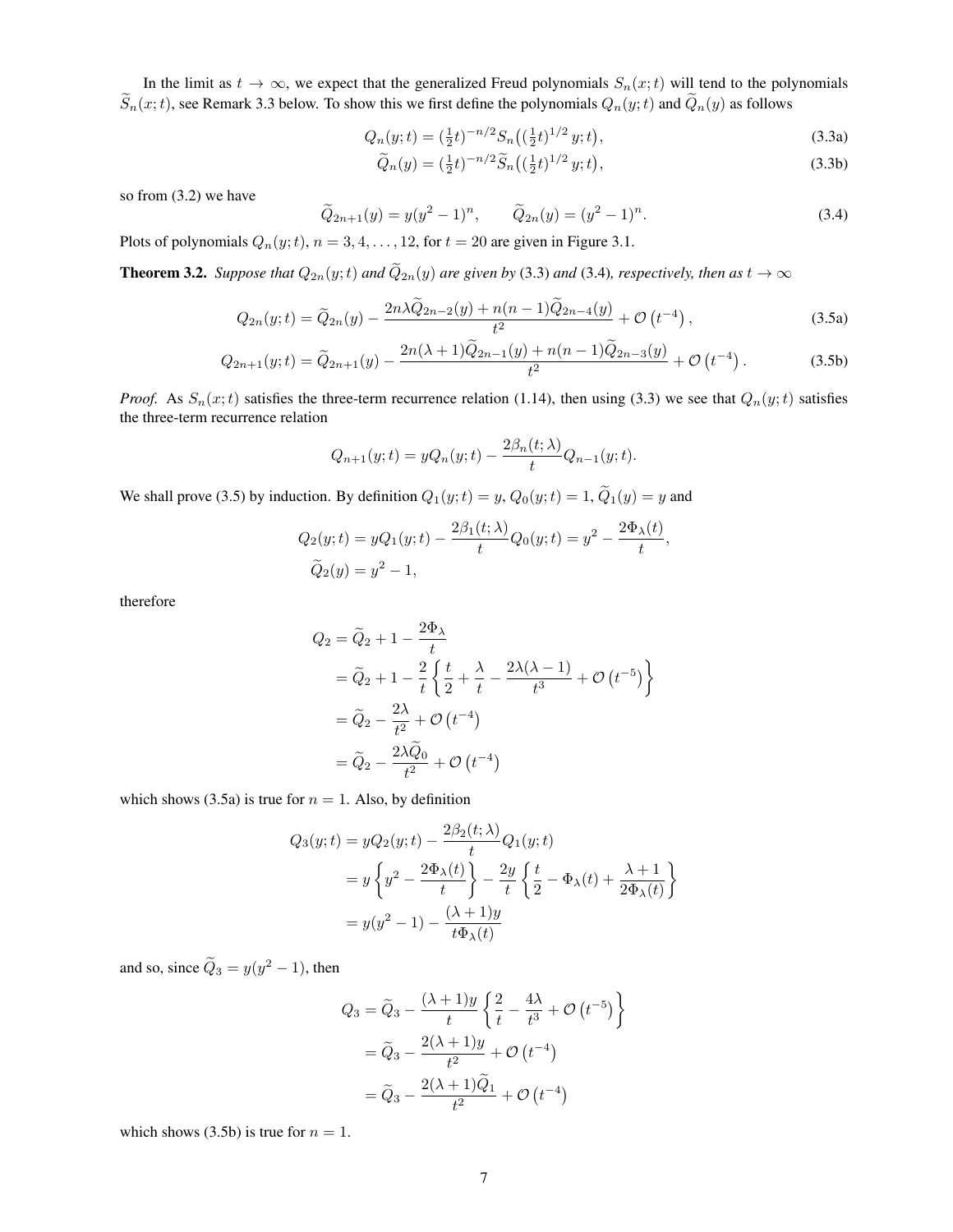Next suppose that (3.5a) is true. Since

$$
\beta_{2n+1} = \frac{t}{2} + \frac{\lambda - n}{t} + \mathcal{O}(t^{-3}),
$$

then

$$
Q_{2n+2} = yQ_{2n+1} - \frac{2\beta_{2n+1}}{t}Q_{2n}
$$
  
=  $y\left\{\tilde{Q}_{2n+1} - \frac{2n(\lambda+1)\tilde{Q}_{2n-1} + n(n-1)\tilde{Q}_{2n-3}}{t^2} + \mathcal{O}(t^{-4})\right\}$   
 $-\left\{1 + \frac{2(\lambda - n)}{t^2} + \mathcal{O}(t^{-4})\right\} \left\{\tilde{Q}_{2n} - \frac{2n\lambda\tilde{Q}_{2n-2} + n(n-1)\tilde{Q}_{2n-4}}{t^2} + \mathcal{O}(t^{-4})\right\}$   
=  $y\tilde{Q}_{2n+1} - \tilde{Q}_{2n} - \frac{2(\lambda - n)\tilde{Q}_{2n} + 2n(\lambda + 1)y\tilde{Q}_{2n-1} - 2n\lambda\tilde{Q}_{2n-2}}{t^2}$   
 $-\frac{n(n-1)[y\tilde{Q}_{2n-3} - \tilde{Q}_{2n-4}]}{t^2} + \mathcal{O}(t^{-4})$   
=  $\tilde{Q}_{2n+2} - \frac{2(\lambda - n)\tilde{Q}_{2n} + 2n(\lambda + 1)[\tilde{Q}_{2n} + \tilde{Q}_{2n-2}] - 2n\lambda\tilde{Q}_{2n-2}}{t^2} - \frac{n(n-1)\tilde{Q}_{2n-2}}{t^2} + \mathcal{O}(t^{-4})$   
=  $\tilde{Q}_{2n+2} - \frac{2(n+1)\lambda\tilde{Q}_{2n} + n(n+1)\tilde{Q}_{2n-2}}{t^2} + \mathcal{O}(t^{-4})$ 

which is (3.5a) for  $n \to n + 1$ , where we have used the relation

$$
y\widetilde{Q}_{2m-1} = \widetilde{Q}_{2m} + \widetilde{Q}_{2m-2}.
$$

Now we suppose that (3.5b) is true. From Lemma 2.1 we have

$$
\beta_{2n+2} = \frac{n+1}{t} + \mathcal{O}(t^{-3}),
$$

and so

$$
Q_{2n+3} = yQ_{2n+2} - \frac{2\beta_{2n+2}}{t}Q_{2n+1}
$$
  
=  $y\left\{\tilde{Q}_{2n+2} - \frac{2(n+1)\lambda\tilde{Q}_{2n} + n(n+1)\tilde{Q}_{2n-2}}{t^2} + \mathcal{O}(t^{-4})\right\} - \frac{2(n+1)}{t^2}\left\{\tilde{Q}_{2n+1} + \mathcal{O}(t^{-2})\right\}$   
=  $y\tilde{Q}_{2n+2} - \frac{2(n+1)\tilde{Q}_{2n+1} + 2(n+1)\lambda y\tilde{Q}_{2n} + n(n+1)y\tilde{Q}_{2n-2}}{t^2} + \mathcal{O}(t^{-4})$   
=  $\tilde{Q}_{2n+3} - \frac{2(n+1)(\lambda+1)\tilde{Q}_{2n+1} + n(n+1)\tilde{Q}_{2n-1}}{t^2} + \mathcal{O}(t^{-4})$ 

which is (3.5b) for  $n \to n + 1$ , where we have used the relation  $y\tilde{Q}_{2m} = \tilde{Q}_{2m+1}$ . Hence the result follows by induction. induction.

**Remark 3.3.** Suppose that the monic polynomials  $\tilde{S}_n(x;t)$  are given by (3.2) and the monic polynomials  $S_n(x;t)$  are generated by the three-term recurrence relation (1.14). Then formally, as  $t \to \infty$ ,

$$
S_{2n}(x;t) \to (x^2 - \frac{1}{2}t)^n = \widetilde{S}_{2n}(x;t),
$$
  
\n
$$
S_{2n+1}(x;t) \to x(x^2 - \frac{1}{2}t)^n = \widetilde{S}_{2n+1}(x;t).
$$

In other words, if the positive zeros of  $S_n(x, t)$  are denoted by  $x_{n,k}(\lambda, t)$  for  $k = 1, 2, \ldots, \lfloor n/2 \rfloor$ , where  $\lfloor m \rfloor$  is the largest integer smaller than m, we have,

$$
\lim_{t \to \infty} x_{n,k}(\lambda, t) = \frac{1}{2}t, \qquad k = 1, 2, \dots, \lfloor n/2 \rfloor.
$$

Since the zeros are symmetric with respect to the origin, the negative zeros of  $S_n(x;t)$  approach  $-\frac{1}{2}t$  in the limit as  $t\to\infty$ .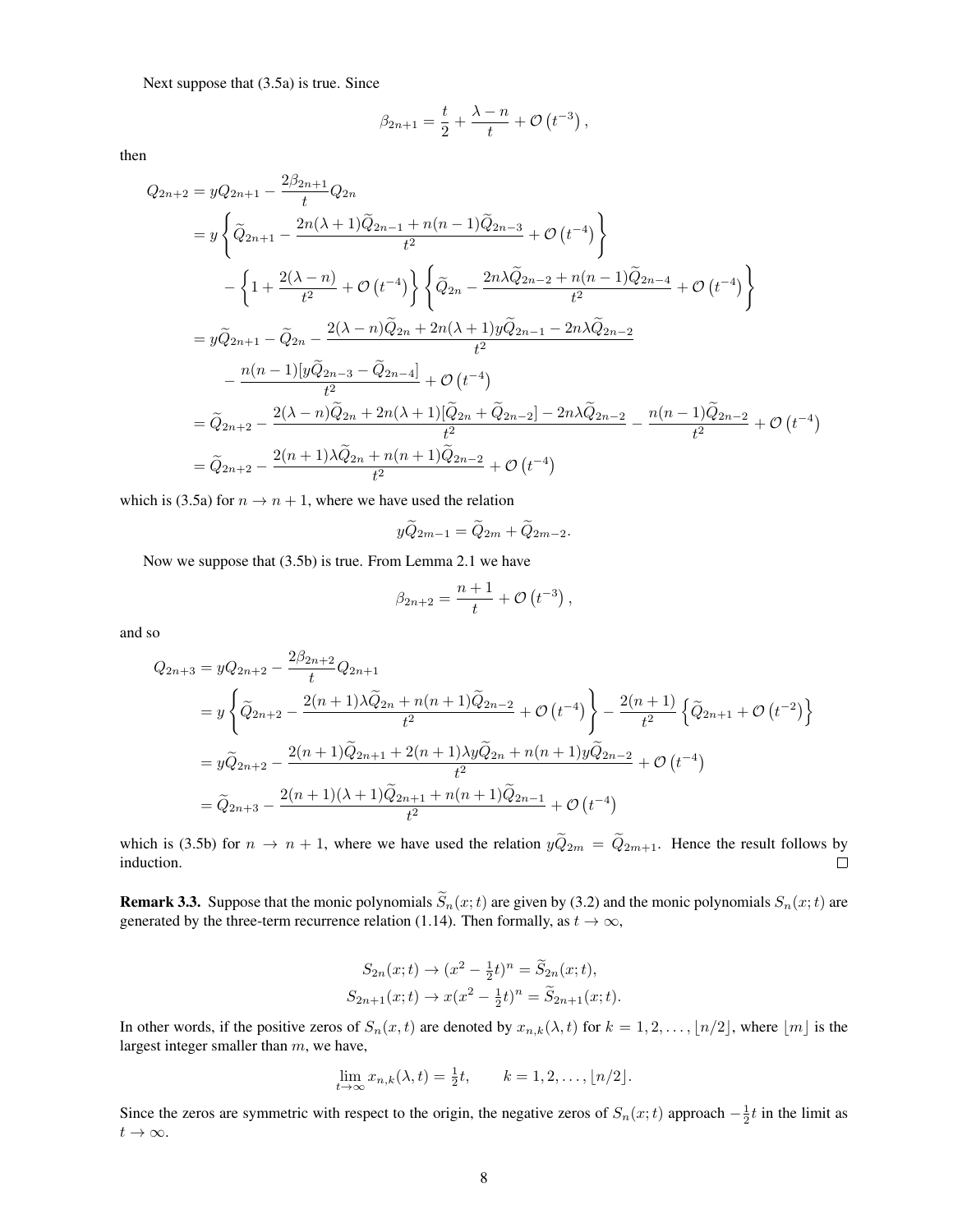## 4 Asymptotic properties of generalized Freud Polynomials as  $n \to \infty$

#### **4.1** Asymptotics for the recurrence coefficient  $\beta_n(t; \lambda)$  as  $n \to \infty$

The asymptotic expansion of  $\beta_n(t;\lambda)$  in (1.14) satisfying (1.17) for the special case when  $t=0$  and  $\lambda=-\frac{1}{2}$  was studied by Lew and Quarles [39], see also [53, 56]. The asymptotics for the more general case when  $t \in \mathbb{R}$  and  $\lambda = -\frac{1}{2}$  were given by Clarke and Shizgal [12] in the context of bimode polynomials. In the next theorem we provide the asymptotic expansion of  $\beta_n(t; \lambda)$  in (1.14) as  $n \to \infty$ , for  $t, \lambda \in \mathbb{R}$ .

**Theorem 4.1.** Let  $t, \lambda \in \mathbb{R}$ , then as  $n \to \infty$ , the recurrence coefficient  $\beta_n$  associated with monic generalized Freud *polynomials satisfying the nonlinear discrete equation* (1.17)*, i.e.*

$$
\beta_n \left( \beta_{n+1} + \beta_n + \beta_{n-1} - \frac{1}{2}t \right) = \frac{1}{4} [n + (2\lambda + 1)\Delta_n],
$$

where  $\Delta_n = \frac{1}{2}[1 - (-1)^n]$ , has the asymptotic expansion

$$
\beta_n(t;\lambda) = \frac{\sqrt{3} n^{1/2}}{6} \left\{ 1 + \frac{\sqrt{3} t}{6n^{1/2}} + \frac{t^2 + 12(2\lambda + 1)\Delta_n}{24n} - \frac{t^4 + 24(2\lambda + 1)\Delta_n t^2 + 48[3(2\lambda + 1)^2 \Delta_n^2 - 1]}{1152n^2} + \mathcal{O}(n^{-5/2}) \right\},
$$

*i.e.*

$$
\beta_{2n}(t; \lambda) = \frac{\sqrt{6} n^{1/2}}{6} \left\{ 1 + \frac{\sqrt{6} t}{12 n^{1/2}} + \frac{t^2}{48n} - \frac{t^4 - 48}{4608 n^2} + \mathcal{O}(n^{-5/2}) \right\},
$$
\n(4.1a)

$$
\beta_{2n+1}(t; \lambda) = \frac{\sqrt{3} (2n+1)^{1/2}}{6} \left\{ 1 + \frac{\sqrt{3} t}{6(2n+1)^{1/2}} + \frac{t^2 + 12(2\lambda + 1)}{24(2n+1)} - \frac{t^4 + 24(2\lambda + 1)t^2 + 96(6\lambda^2 + 6\lambda + 1)}{1152(2n+1)^2} + \mathcal{O}(n^{-5/2}) \right\}.
$$
\n(4.1b)

*Proof.* We begin by finding the first term in the asymptotic expansion. The recurrence coefficient  $\beta_n$  associated with (1.12) is positive and diverges as  $n \to \infty$  (cf. [14]) which suggests that as  $n \to \infty$ 

$$
\beta_n \sim Bn^r,\tag{4.2}
$$

with  $r > 0$  and B a constant. Substituting the asymptotic form (4.2) into (1.17) we obtain

$$
3B^{2}n^{2r} - \frac{1}{2}tBn^{r} \sim \frac{1}{4}[n + (2\lambda + 1)\Delta_{n}].
$$

Since we require this equation to hold for all  $n = 1, 2, \ldots$ , it follows that  $r = \frac{1}{2}$ ,  $B = \frac{1}{6}\sqrt{3}$  and so the leading behaviour is given by

$$
\beta_n \sim \frac{1}{6}\sqrt{3} \, n^{1/2}.
$$

Next we suppose that as  $n \to \infty$ 

$$
\beta_n = \frac{\sqrt{3} n^{1/2}}{6} \sum_{k=0}^{\infty} \frac{b_k}{n^{k/2}},\tag{4.3}
$$

with  $b_0 = 1$ . Substituting this together with

$$
\beta_{n\pm 1} = \frac{\sqrt{3} (n \pm 1)^{1/2}}{6} \sum_{k=0}^{\infty} \frac{b_k}{(n \pm 1)^{k/2}}
$$
  
= 
$$
\frac{\sqrt{3} n^{1/2}}{6} \left\{ 1 + \frac{b_1}{n^{1/2}} + \frac{2b_2 \pm 1}{2n} + \frac{b_3}{n^{3/2}} + \frac{8b_4 \mp 4b_2 - 1}{8n^2} + \mathcal{O}(n^{-5/2}) \right\},
$$

as  $n \to \infty$ , which are obtained by letting  $n \to n \pm 1$  in (4.3) and doing an asymptotic expansion, into (1.17), doing an asymptotic expansion and equating powers of  $n$  gives

$$
b_1 - \frac{1}{6}\sqrt{3} t = 0,
$$
  
\n
$$
b_2 + \frac{1}{2}b_1^2 - \frac{1}{6}\sqrt{3}tb_1 - \frac{1}{2}\Delta_n = 0,
$$
  
\n
$$
b_3 + b_1b_2 - \frac{1}{6}\sqrt{3}tb_2 = 0,
$$
  
\n
$$
b_4 + b_1b_3 + \frac{1}{2}b_2^2 - \frac{1}{6}\sqrt{3}tb_3 - \frac{1}{24} = 0,
$$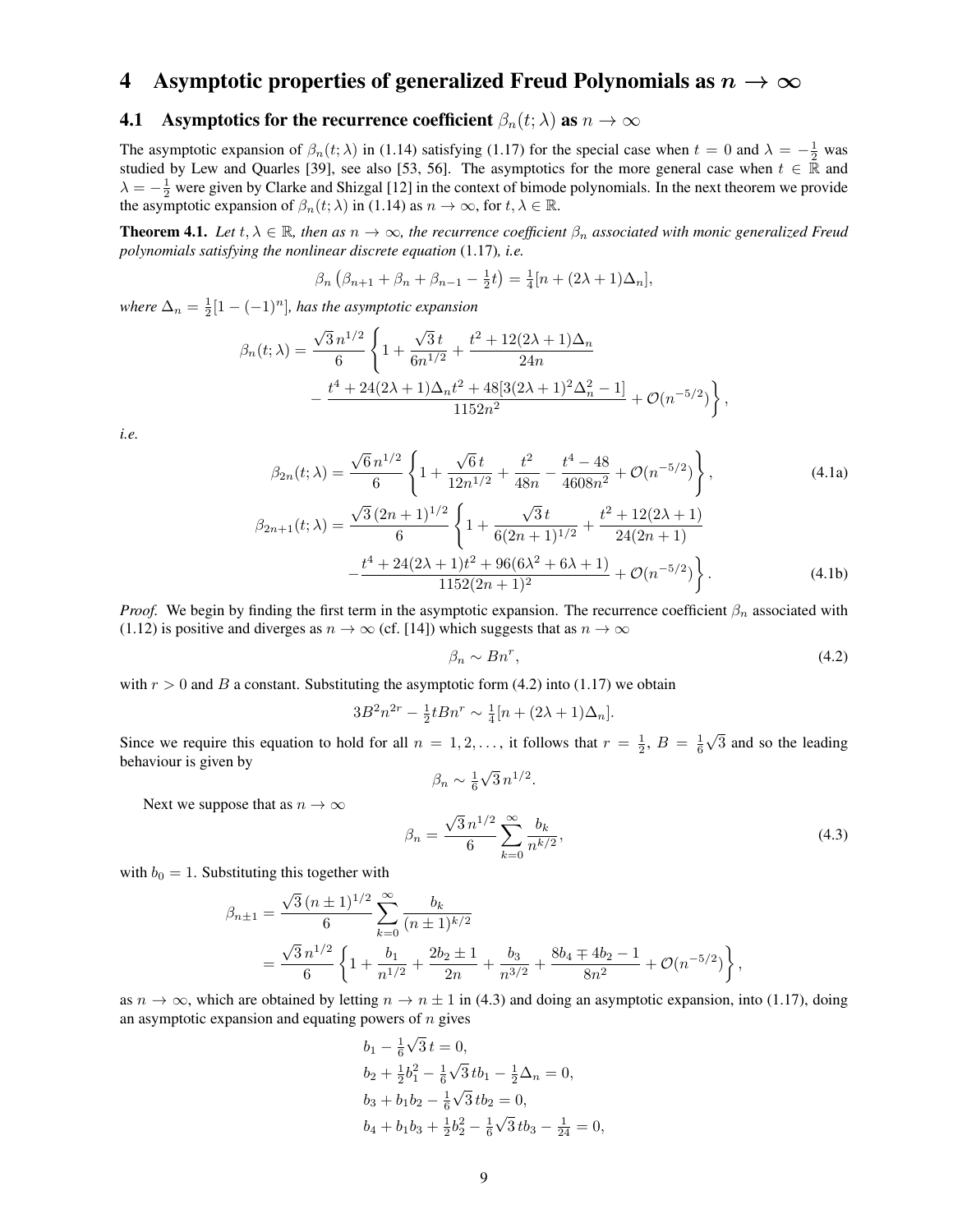which have solution

$$
b_1 = \frac{\sqrt{3}t}{6}
$$
,  $b_2 = \frac{t^2 + 12\Delta_n}{24}$ ,  $b_3 = 0$ ,  $b_4 = \frac{t^4 + 24\Delta_n t^2 + 48(3\Delta_n^2 - 3)}{1152}$ ,

Hence, letting  $\Delta_n = \frac{1}{2}[1 - (-1)^n]$ , we formally obtain the asymptotic expansions (4.1). From the nonlinear discrete equation (1.17) we obtain

$$
\beta_n^2 - \frac{1}{2}t\beta_n + \beta_n(\beta_{n+1} + \beta_{n-1}) = \frac{1}{4}[n + (2\lambda + 1)\Delta_n],
$$

and so

$$
\beta_n^2 - \frac{1}{2}t\beta_n < \frac{1}{4}[n + (2\lambda + 1)\Delta_n],
$$

since  $\beta_n (\beta_{n+1} + \beta_{n-1}) > 0$ , as  $\beta_n = h_n / h_{n-1} > 0$ , where

$$
h_n = \int_{-\infty}^{\infty} S_n^2(x; t) w_\lambda(x; t) \, dx.
$$

Therefore

$$
0 < \beta_n < \frac{1}{4}t + \frac{1}{2}\sqrt{n + \frac{1}{4}t^2 + (2\lambda + 1)\Delta_n}
$$
\n
$$
= \frac{1}{4}t + \frac{1}{2}n^{1/2} \left[1 + \frac{\frac{1}{4}t^2 + (2\lambda + 1)\Delta_n}{n}\right]^{1/2}
$$
\n
$$
= \frac{1}{2}n^{1/2} + \frac{1}{4}t + \frac{\frac{1}{4}t^2 + (2\lambda + 1)\Delta_n}{2n^{1/2}} + \sum_{m=2}^{\infty} a_m \frac{\left[\frac{1}{4}t^2 + (2\lambda + 1)\Delta_n\right]^m}{n^{m-1/2}},
$$
\n
$$
(4.5)
$$

where

$$
a_m = \frac{(-1)^{m+1}(2m-3)!}{2^{2m-1} m! (m-2)!},
$$

which completes the proof.

**Corollary 4.2.** *Assume that*  $\beta_n(t; \lambda)$  *satisfies* (1.17)*. Then, for*  $t, \lambda \in \mathbb{R}$ *:* 

(i) the sequence 
$$
\left\{\frac{\beta_n(t;\lambda)}{\sqrt{n}}\right\}_{n=1}^{\infty}
$$
 is bounded;  
(ii)  $\lim_{n\to\infty} \frac{\beta_n(t;\lambda)}{\sqrt{n}} = \frac{\sqrt{3}}{6}.$ 

#### Remarks 4.3.

1. Bleher and Its [8] studied the limit of the recurrence coefficient  $R_n$  as  $n, N \to \infty$  when the ratio  $n/N$  tends to a positive constant, for the polynomials  $P_n(x)$  orthogonal with respect to the weight

$$
w(x) = \exp\{-NV(x)\}, \qquad x \in \mathbb{R}, \tag{4.6a}
$$

 $\Box$ 

with

$$
V(x) = \frac{1}{4}gx^4 + \frac{1}{2}Tx^2, \qquad g > 0,
$$
\n(4.6b)

satisfying the three-term recurrence relation

$$
xP_n(x) = P_{n+1}(x) + R_n P_{n-1}(x),
$$

where  $R_n$  satisfies the Freud equation

$$
n = NR_n \left[ T + g(R_{n+1} + R_n + R_{n-1}) \right], \qquad n \ge 1. \tag{4.7}
$$

Consider equation (1.17) with  $\lambda = -\frac{1}{2}$ , i.e.

$$
\beta_n \left( \beta_{n+1} + \beta_n + \beta_{n-1} - \frac{1}{2} t \right) = \frac{1}{4} n. \tag{4.8}
$$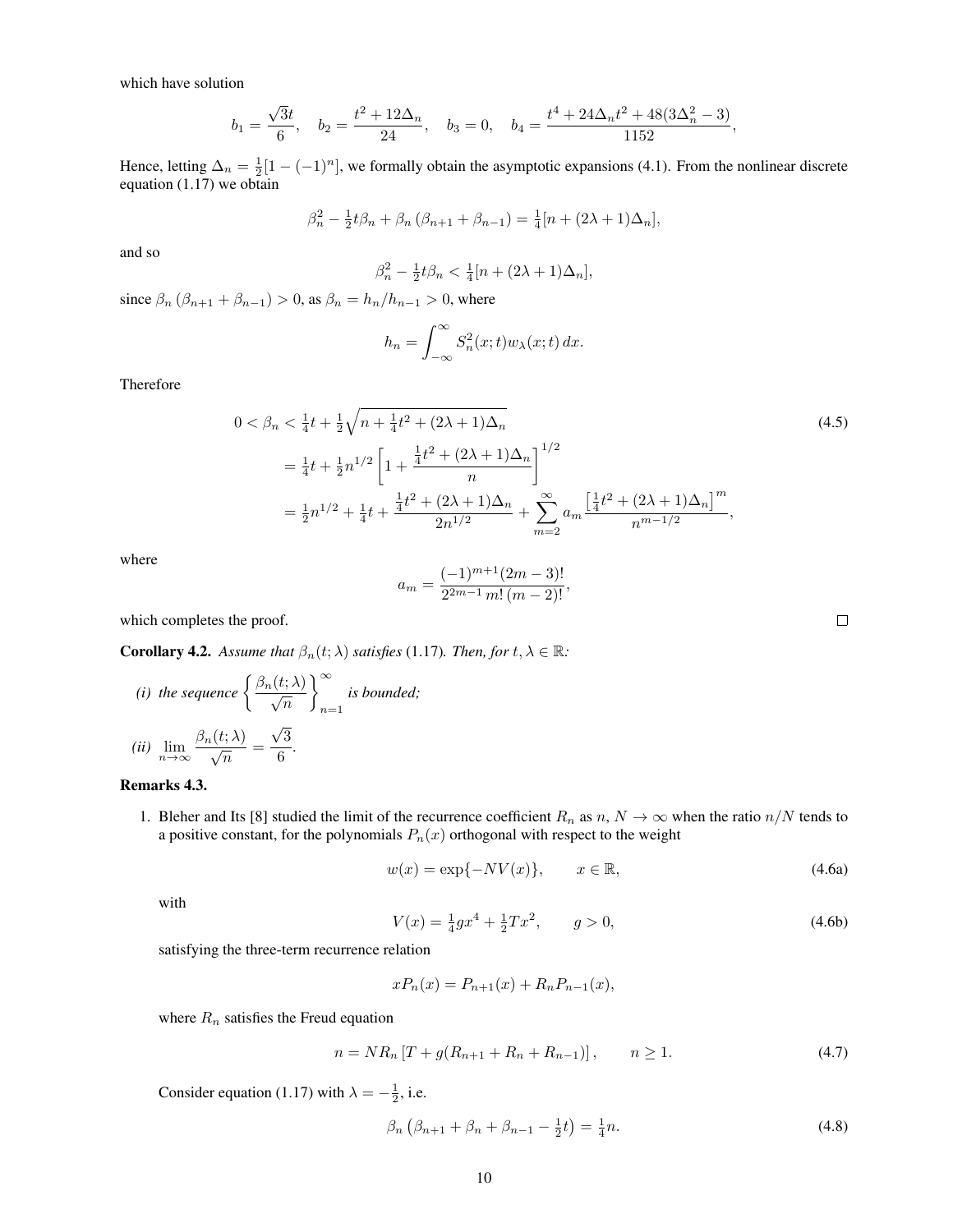The relationship between equations (4.7) and (4.8) is given by

$$
R_n = \frac{2\beta_n}{\sqrt{gN}}, \qquad T = -\sqrt{\frac{g}{N}}t. \tag{4.9}
$$

as is easily verified. In [8] it is shown that  $R_n$  satisfies the inequality

$$
0 < R_n < \frac{-T + \sqrt{T^2 + 4ng/N}}{2g}.
$$

Applying the transformation (4.9) to this yields

$$
0 < \beta_n < \tfrac{1}{4}t + \tfrac{1}{2}\sqrt{n+\tfrac{1}{4}t^2},
$$

which is (4.5) with  $\lambda = -\frac{1}{2}$ .

- 2. Nevai [52, 53] and later Freud [24] proved that the recurrence coefficient associated with the special case of the symmetric weight (1.12) where  $\lambda = -\frac{1}{2}$  and  $t = 0$  has the same limit as the one in Corollary 4.2 (ii). Corollary 4.2 (ii) therefore proves an extension of Freud's conjecture (1.4) for recurrence coefficients associated with the weight (1.3) to recurrence coefficients satisfying (1.17) associated with the weight (1.12) for  $m = 4$ .
- 3. Recently Joshi and Lustri [33] studied the asymptotic behaviour of the first discrete Painleve equation (1.17) ´ in the limit as  $n \to \infty$ . Using an asymptotic series expansion, they identified two types of solutions which are pole-free within some sector of the complex plane containing the positive real axis and used exponential asymptotic techniques to determine Stokes phenomena effects in these solutions (see also [32, 64]).

In [15], Damelin considers asymptotics of recurrence coefficients associated with weights  $|x|^{\rho} \exp\{-Q(x)\}\$  where  $Q(x)$  is an even polynomial of fixed degree.

**Theorem 4.4.** *For*  $t, \lambda \in \mathbb{R}$ *, the recurrence coefficients*  $\beta_n(t; \lambda)$  *in* (1.17) *satisfy* 

$$
\frac{\beta_{n+1}(t;\lambda)}{\beta_n(t;\lambda)} = 1 + \mathcal{O}\left(n^{-1}\right), \quad n \to \infty,
$$
\n(4.10a)

$$
\frac{\beta_n(t;\lambda)}{a_n^2(t)} = \frac{1}{4} + \mathcal{O}\left(n^{-1}\right), \quad n \to \infty.
$$
\n(4.10b)

*where*  $a_n$  *is the Mhaskar-Rakhmanov-Saff number* [50, 59] which is the unique positive solution of the equation

$$
n = \frac{2}{\pi} \int_0^1 \frac{a_n t Q'(a_n t)}{\sqrt{1 - t^2}} dt
$$

*for*  $Q(x) = x^4 - tx^2$ .

*Proof.* A proof of (4.10a) and (4.10b) can be found in [15, Thm. 2.1].

#### 4.2 Asymptotics for the generalized Freud polynomials as  $n \to \infty$

Linear second-order differential equations, which are at the heart of much of special function theory, can be used in various ways to obtain asymptotic approximations and inequalities. The differential equation satisfied by generalized Freud polynomials orthogonal with respect to the weight (1.12) was obtained in [14].

**Theorem 4.5.** *Monic orthogonal polynomials*  $S_n(x;t)$  *with respect to generalized Freud weight (1.12) satisfy the differential equation*

$$
\frac{d^2S_n}{dx^2}(x;t) + R_n(x;t)\frac{dS_n}{dx}(x;t) + T_n(x;t)S_n(x;t) = 0,
$$
\n(4.11)

*where*

$$
R_n(x;t) = -4x^3 + 2tx + \frac{2\lambda + 1}{x} - \frac{2x}{x^2 - \frac{1}{2}t + \beta_n + \beta_{n+1}},
$$
\n(4.12a)

$$
T_n(x;t) = 4nx^2 + 4\beta_n + 16\beta_n(\beta_n + \beta_{n+1} - \frac{1}{2}t)(\beta_n + \beta_{n-1} - \frac{1}{2}t)
$$
  

$$
- \frac{8\beta_n x^2 + (2\lambda + 1)[1 - (-1)^n]}{x^2 - \frac{1}{2}t + \beta_n + \beta_{n+1}} + 4(2\lambda + 1)(-1)^n \beta_n
$$
  

$$
+ (2\lambda + 1)[1 - (-1)^n] \left(t - \frac{1}{2x^2}\right).
$$
 (4.12b)

 $\Box$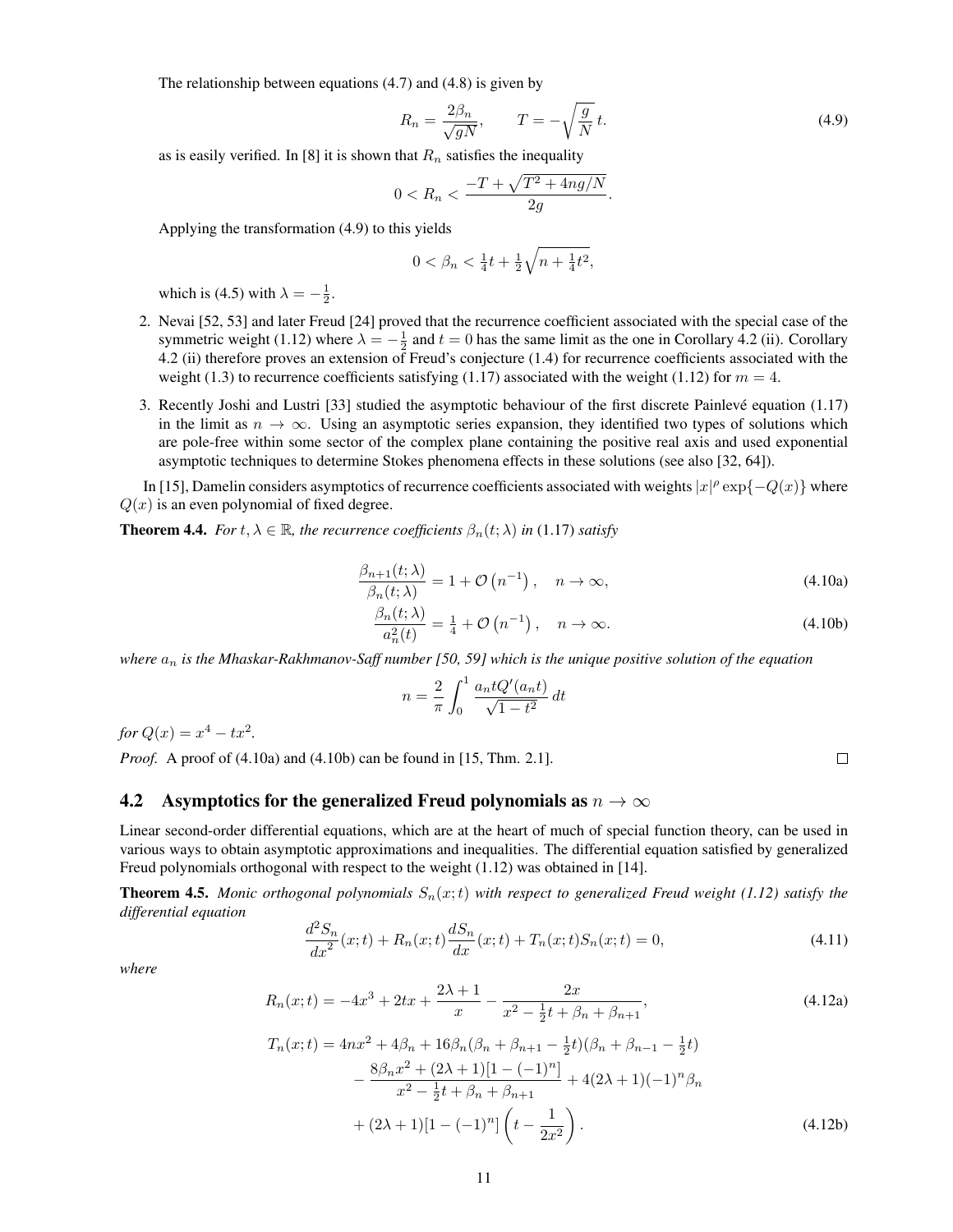*Proof.* See [14, Thm. 6].

**Remark 4.6.** The differential equation (4.11) for the special case where  $\lambda = -\frac{1}{2}$  and t replaced by 2t is given in [3, eqn. (6)] though, in their notation, the statement on p. 104 needs to be corrected to read

$$
S_n^t(x) = 4a_n^2 \left[ 4x^2 \left( a_{n-1}^2 + a_n^2 + a_{n+1}^2 - t - \frac{2}{x^2 - t + a_n^2 + a_{n+1}^2} \right) + 4 \left( a_n^2 + a_{n+1}^2 - t \right) \left( a_{n-1}^2 + a_n^2 - t \right) + 1 \right].
$$

Differential systems satisfied by weights (4.6a), where  $V(x)$  is an even polynomial with positive leading coefficient, are discussed by Bertola *et al.* [6, 7].

In [8, 9], Bleher and Its discuss semiclassical asymptotics of orthogonal polynomials  $P_n(x)$  with respect to the weight (4.6) using a combination of formal semiclassical WKB-type analysis of linear differential and nonlinear discrete equations, and rigorous asymptotics of a Riemann-Hilbert problem together with the nonlinear steepest descent method due to Deift and Zhou [17, 18], where the latter technique provides a justification of the former. A similar rigorous asymptotic analysis of monic orthogonal polynomials  $S_n(x;t)$  with respect to the generalized Freud weight (1.12) lies beyond the scope of this paper and we shall not pursue this further here.

We shall however make some remarks about equation (4.11) for n large. Since from Theorem 4.1 we have  $\beta_n =$  $\frac{1}{6}\sqrt{3n} + \mathcal{O}(1)$  as  $n \to \infty$ , it follows from (4.12) that

$$
R_n(x;t) = -4x^3 + 2tx + \frac{2\lambda + 1}{x} + \mathcal{O}(n^{-1/2}),\tag{4.13a}
$$

$$
T_n(x;t) = \left(\frac{4}{3}n\right)^{3/2} + \mathcal{O}(n),\tag{4.13b}
$$

and so we consider the equation

$$
\frac{d^2\widehat{S}_n}{dx^2} - \left(4x^3 - 2tx - \frac{2\lambda + 1}{x}\right)\frac{d\widehat{S}_n}{dx} + \left(\frac{4}{3}n\right)^{3/2}\widehat{S}_n = 0.
$$
\n(4.14)

Equation (4.14) is equivalent to the Biconfluent Heun equation, cf. [57,  $\S 31.12$ ]

$$
\frac{d^2u}{dz^2} - \left(\frac{\gamma}{z} + \delta + z\right)\frac{du}{dz} + \left(\alpha - \frac{q}{z}\right)u = 0,
$$

through the transformation

$$
\widehat{S}_n(x;t,\lambda) = u(z;\alpha,\gamma,\delta,q), \qquad z = \frac{1}{2}x^2,
$$

with parameters

$$
\alpha = 0
$$
,  $\gamma = -1 - \lambda$ ,  $\delta = -\frac{1}{2}\sqrt{2}t$ ,  $q = -\frac{1}{9}\sqrt{6}n^{3/2}$ .

Note that if in equation (4.14) we make the transformation  $\hat{S}_n(x) = w(\zeta)$ , with  $\zeta = (\frac{4}{3}n)^{3/4}x$ , then in the limit as  $n \to \infty$  we obtain

$$
\frac{d^2w}{d\zeta^2} + \frac{2\lambda + 1}{\zeta} \frac{dw}{d\zeta} + w = 0,
$$

which has solution

$$
w(\zeta) = \{c_1 J_\lambda(\zeta) + c_2 J_{-\lambda}(\zeta)\}\zeta^{-\lambda},
$$

with  $J_{\lambda}(\zeta)$  the Bessel function. This suggests that there might be Mehler-Heine type asymptotic formulae for the polynomials  $S_n(x;t)$  as  $n \to \infty$ , though we shall not investigate this further here.

#### 5 Existence and uniqueness of positive solutions

A natural question to ask is whether (1.17) has many real solutions satisfying the initial condition  $\beta_0 = 0$ . Several papers, including [39, 53, 62] provide an answer for the case where  $t = 0$ . In a recent paper by Alsulami *et al.* [2], existence and uniqueness of a positive solution are discussed for the nonlinear second-order difference equations of the type

$$
\beta_n \left( \sigma_{n,1} \beta_{n+1} + \sigma_{n,0} \beta_n + \sigma_{n,-1} \beta_{n-1} \right) + \kappa_n \beta_n = \ell_n \tag{5.1}
$$

with initial conditions  $\beta_0 \in \mathbb{R}$ ,  $\beta_1 \geq 0$ ,  $\kappa_n \in \mathbb{R}$  and mild conditions on the coefficients  $\sigma_{n,j}$ ,  $j = -1,0,1$ . An excellent historical overview of the problem and its solution is given.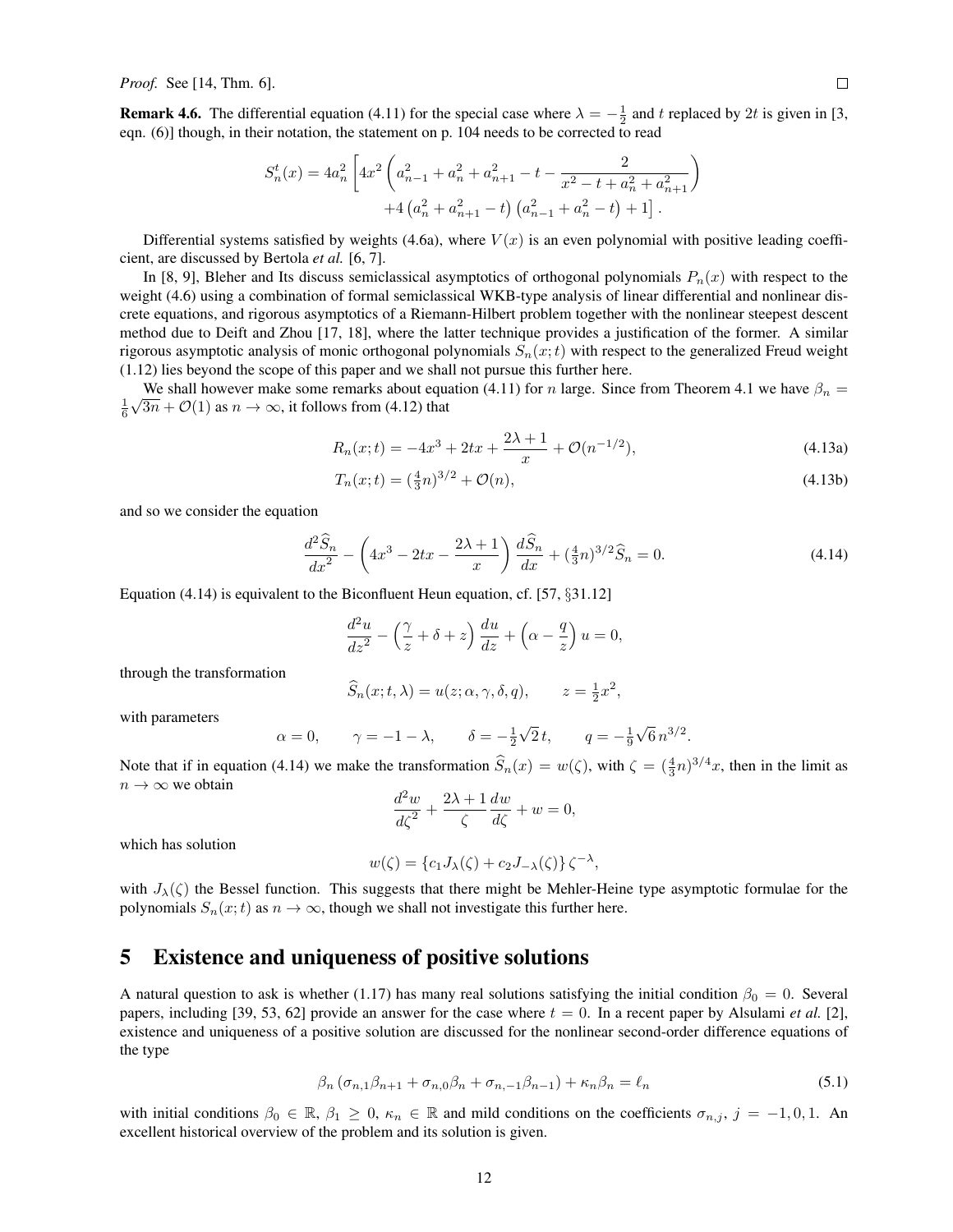**Theorem 5.1.** *For*  $\lambda > -1$  *and*  $\beta_0 = 0$ *, there exists a unique*  $\beta_1(t; \lambda) > 0$  *such that*  $\{\beta_n(t; \lambda)\}_{n \in \mathbb{N}}$  *defined by the nonlinear discrete equation*

$$
\beta_n \left( \beta_{n+1} + \beta_n + \beta_{n-1} - \frac{1}{2} t \right) = \frac{1}{4} [n + (2\lambda + 1)\Delta_n], \tag{5.2}
$$

with  $\Delta_n = \frac{1}{2}[1 - (-1)^n]$ *, is a positive sequence and the solution arises when*  $\beta_1(t; \lambda)$  *is given by* (1.15)*, i.e.* 

$$
\beta_1(t; \lambda) = \Phi_{\lambda}(t) = \frac{1}{2}t + \frac{1}{2}\sqrt{2} \frac{D_{-\lambda}\left(-\frac{1}{2}\sqrt{2}t\right)}{D_{-\lambda-1}\left(-\frac{1}{2}\sqrt{2}t\right)}.
$$
\n(5.3)

*Proof.* The nonlinear discrete equation (5.2) is the special case of (5.1) with

$$
\sigma_{n,1} = \sigma_{n,0} = \sigma_{n,-1} = 1, \qquad \kappa_n = -\frac{1}{2}t. \qquad \ell_n = \frac{1}{4}[n + (2\lambda + 1)\Delta_n],
$$

with  $\Delta_n = \frac{1}{2}[1 - (-1)^n]$ . The existence of  $\beta_1(t; \lambda) > 0$  such that (5.2) is a positive sequence follows immediately from [2, Thm. 4.1]. The uniqueness of solutions of (5.1) is discussed in [2, Thm. 5.2], though the conditions in the theorem require that  $t \leq 0$ ,  $\lambda > -1$  and  $\beta_0 = 0$  in our case. To show uniqueness for  $t \in \mathbb{R}$ , consider the nonlinear discrete equation (5.2) with general initial conditions  $\beta_0 = 0$  and  $\beta_1 = \Phi_{\lambda}(t; \theta)$ , where

$$
\widehat{\Phi}_{\lambda}(t;\vartheta) = \frac{t}{2} + \frac{\sqrt{2}}{2} \left[ \frac{\cos(\vartheta)D_{-\lambda}\left(-\frac{1}{2}\sqrt{2}t\right) - \sin(\vartheta)D_{-\lambda}\left(\frac{1}{2}\sqrt{2}t\right)}{\cos(\vartheta)D_{-\lambda-1}\left(-\frac{1}{2}\sqrt{2}t\right) + \sin(\vartheta)D_{-\lambda-1}\left(\frac{1}{2}\sqrt{2}t\right)} \right],\tag{5.4}
$$

with  $0 \le \vartheta \le \frac{1}{2}\pi$  a parameter; if  $\frac{1}{2}\pi < \vartheta < \pi$  then  $\beta_1$  has a pole at a finite value of t. Since the parabolic cylinder function  $D_{\nu}(z)$  has the following asymptotics as  $z \to \pm \infty$ , cf. [57, §12.9]

$$
D_{\nu}(z) = \begin{cases} z^{\nu} \exp(-\frac{1}{4}z^{2}) \{1 + \mathcal{O}(z^{-2})\}, & \text{as } z \to \infty, \\ \frac{\sqrt{2\pi}}{\Gamma(-\nu)} (-z)^{-\nu - 1} \exp(\frac{1}{4}z^{2}) \{1 + \mathcal{O}(z^{-2})\}, & \text{as } z \to -\infty, \end{cases}
$$
(5.5)

then as  $t \to \pm \infty$ ,  $\widehat{\Phi}_{\lambda}(t; \vartheta)$  has the asymptotics

$$
\widehat{\Phi}_{\lambda}(t;0) = \begin{cases}\n\frac{1}{2}t + \mathcal{O}(t^{-1}), & \text{as } t \to \infty, \\
-\frac{\lambda + 1}{t} + \mathcal{O}(t^{-3}), & \text{as } t \to -\infty,\n\end{cases}
$$
\n
$$
\widehat{\Phi}_{\lambda}(t;\vartheta) = \frac{1}{2}t + \mathcal{O}(t^{-1}), \qquad \text{as } t \to \pm \infty, \text{ if } 0 < \vartheta < \frac{1}{2}\pi,
$$
\n
$$
\widehat{\Phi}_{\lambda}(t;\frac{1}{2}\pi) = \begin{cases}\n-\frac{\lambda + 1}{t} + \mathcal{O}(t^{-3}), & \text{as } t \to \infty, \\
\frac{1}{2}t + \mathcal{O}(t^{-1}), & \text{as } t \to -\infty,\n\end{cases}
$$

Consequently  $\beta_1 = \hat{\Phi}_{\lambda}(t; \vartheta) > 0$  for all  $t \in \mathbb{R}$  if and only if  $\vartheta = 0$ , which proves the desired results. This result is illustrated in Figure 5.1 where  $\beta_1 = \hat{\Phi}_{\lambda}(t; \vartheta)$ , is plotted for various values of illustrated in Figure 5.1 where  $\beta_1 = \widehat{\Phi}_{\lambda}(t; \vartheta)$ , is plotted for various values of  $\vartheta$ .

#### Remarks 5.2.

1. The rationale for considering  $\beta_1$  given by (5.4) is that  $\Phi_{\lambda}(t)$  given by (2.2) satisfies the Riccati equation

$$
\frac{d\Phi}{dt} = -\Phi^2 + \frac{1}{2}t\Phi + \frac{1}{2}(\lambda + 1),\tag{5.7}
$$

which has general solution  $\hat{\Phi}_{\lambda}(t; \vartheta)$ . Letting  $\Phi(t) = \varphi'(t)/\varphi(t)$  in (5.7) gives

$$
\frac{d^2\varphi}{dt^2} - \frac{1}{2}t\frac{d\varphi}{dt} - \frac{1}{2}(\lambda + 1)\varphi = 0,
$$

which has general solution

$$
\varphi(t) = \left\{c_1 D_{-\lambda-1}\left(-\frac{1}{2}\sqrt{2}t\right) + c_2 D_{-\lambda-1}\left(\frac{1}{2}\sqrt{2}t\right)\right\} \exp\left(\frac{1}{8}t^2\right),\,
$$

with  $c_1$  and  $c_2$  arbitrary constants. Since only the ratio of  $c_1$  and  $c_2$  is relevant then we set  $c_1 = \cos \theta$  and  $c_2 = \sin \vartheta$ .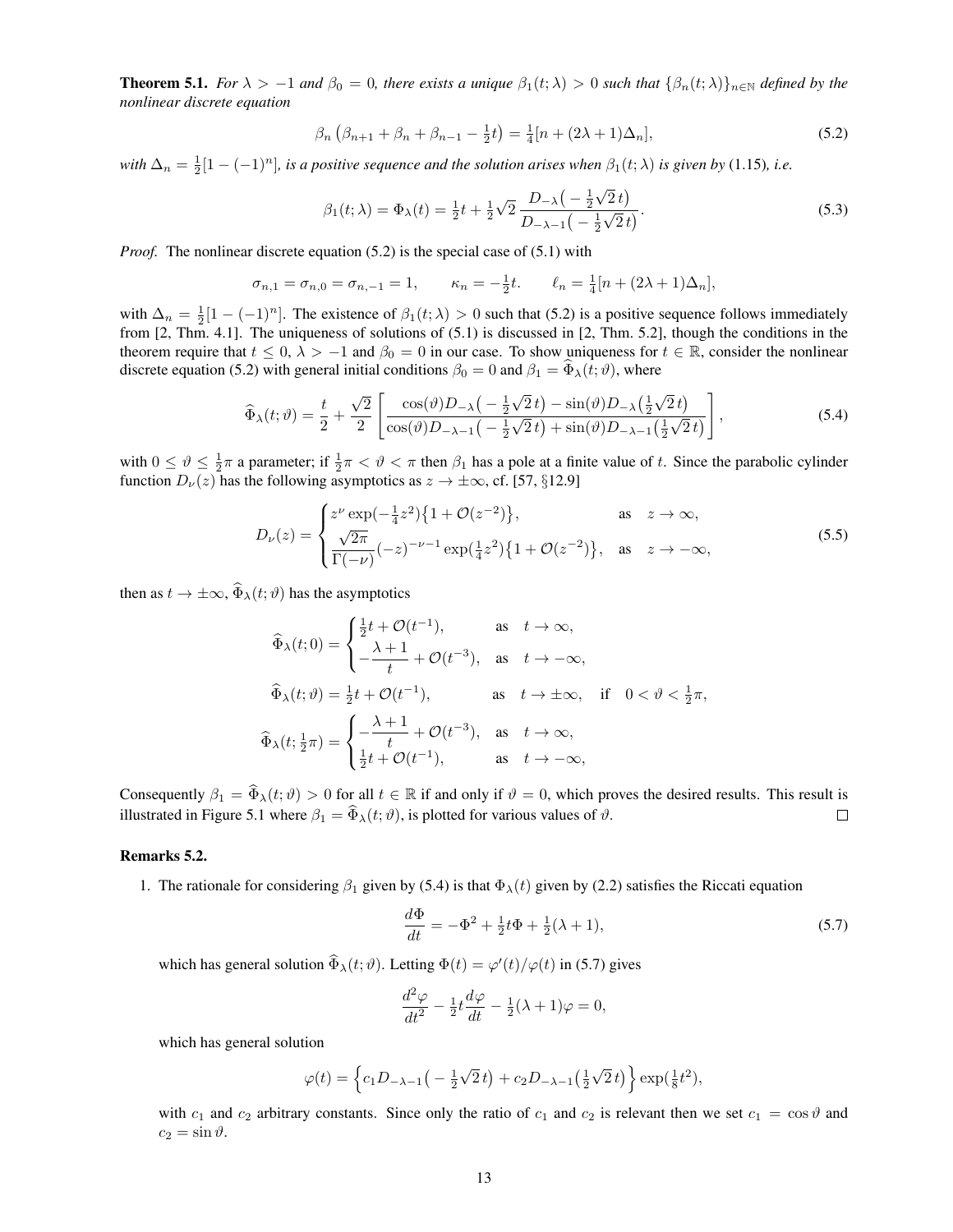- 2. The solution of the nonlinear discrete equation (5.2) with initial conditions  $\beta_0 = 0$  and  $\beta_1$  given by (5.3) appears to depend on the sign of t. In Figure 5.2 the points  $(n, \beta_n)$  are plotted for various choices of t. These show that  $\beta_n(t; \lambda)$  approaches a limit as  $n \to \infty$  in different ways depending on whether  $t < 0$  or  $t > 0$ . If  $t < 0$ then the behaviour is similar irrespective of the value of t and the plots suggest that  $\{\beta_{2n}\}_{n\in\mathbb{N}}$  and  $\{\beta_{2n+1}\}_{n\in\mathbb{N}}$ are both monotonically increasing sequences. However if  $t > 0$ , the plots suggest that  $\{\beta_{2n}\}\$  and  $\{\beta_{2n+1}\}\$  are both monotonically increasing sequences for  $n > n^*$ , for some  $n^*$  dependent on t. The plots were generated in MAPLE using 250 digits accuracy.
- 3. The solution of the nonlinear discrete equation (5.2) is highly sensitive to the initial conditions. This is illustrated in Figure 5.3 where the points  $(n, \beta_n)$  are plotted for the initial conditions

$$
b_0 = 0, \qquad \beta_1 = \Phi_\lambda(t) + \varepsilon,
$$

where  $\Phi_{\lambda}(t)$  is given by (2.2), and  $\varepsilon \in \{0, 10^{-4}, -10^{-4}\}$ , for various choices of t. The plots clearly show that a small change in  $\beta_1$  gives rise to very different behaviour for  $\beta_n$ . The plots were also generated in MAPLE using 250 digits accuracy.

#### 6 Properties of the zeros of generalized Freud polynomials

In this section we begin by proving some properties for the zeros of semiclassical Laguerre polynomials (cf. [13]) and then extend this to obtain analogous results for the zeros of monic generalized Freud polynomials, which arise from a symmetrization of semiclassical Laguerre polynomials (cf. [14, 19]). For a discussion of the asymptotic behaviour as  $n \to \infty$  for the recurrence coefficients and orthogonal polynomials with respect to the Laguerre-type weight

$$
w(x) = x^{\lambda} \exp\{-Q(x)\}, \qquad \lambda > -1, \quad x \in \mathbb{R}^+,
$$

with  $Q(x)$  a polynomial with positive leading coefficient, see Vanlessen [63].

As shown in [13], the monic semiclassical Laguerre polynomials  $L_n^{(\lambda)}(x;t)$ , orthogonal with respect to the weight

$$
w(x;t) = x^{\lambda} \exp(-x^2 + tx), \qquad \lambda > -1, \quad x \in \mathbb{R}^+ \tag{6.1}
$$

satisfy the three-term recurrence relation

$$
L_{n+1}^{(\lambda)}(x;t) = [x - \widetilde{\alpha}_n(t)]L_n^{(\lambda)}(x;t) - \widetilde{\beta}_n(t)L_{n-1}^{(\lambda)}(x;t)
$$
\n(6.2)

where

$$
\widetilde{\alpha}_n(t) = \frac{1}{2}q_n(z) + \frac{1}{2}t,\tag{6.3a}
$$

$$
\widetilde{\beta}_n(t) = -\frac{1}{8} \frac{dq_n}{dz} - \frac{1}{8} q_n^2(z) - \frac{1}{4} z q_n(z) + \frac{1}{4} \lambda + \frac{1}{2} n,\tag{6.3b}
$$

with  $z = \frac{1}{2}t$ . Here

$$
q_n(z) = -2z + \frac{d}{dz} \ln \frac{\Psi_{n+1,\lambda}(z)}{\Psi_{n,\lambda}(z)}
$$

satisfies  $P_{IV}$  (1.11) with parameters  $(A, B) = (2n + \lambda + 1, -2\lambda^2)$  and

$$
\Psi_{n,\lambda}(z) = \mathcal{W}\left(\psi_{\lambda}, \frac{d\psi_{\lambda}}{dz}, \dots, \frac{d^{n-1}\psi_{\lambda}}{dz^{n-1}}\right), \qquad \Psi_{0,\lambda}(z) = 1,
$$

where

$$
\psi_{\lambda}(z) = \begin{cases} D_{-\lambda-1}\big(-\sqrt{2}\,z\big)\exp\big(\frac{1}{2}z^2\big), & \text{if} \quad \lambda \not\in \mathbb{N}, \\ \frac{\sqrt{\pi}}{m!\,2^{(m+1)/2}}\frac{d^m}{dz^m}\left\{\big[1+\text{erf}(z)\big]\exp(z^2)\right\}, & \text{if} \quad \lambda = m \in \mathbb{N}, \end{cases}
$$

with erf(z) the error function, since the parabolic cylinder function  $D_{-m-1}(z)$  is expressed in terms of error functions for  $m \in \mathbb{N}$ , cf. [57, §12.7(ii)].

**Theorem 6.1.** Let  $L_n^{(\lambda)}(x;t)$  denote the monic semiclassical Laguerre polynomials orthogonal with respect to

$$
w(x;t) = x^{\lambda} \exp(-x^2 + tx), \quad x \in \mathbb{R}^+.
$$

*Then, for*  $\lambda > -1$  *and*  $t \in \mathbb{R}$ *, the zeros*  $x_{1,n} < x_{2,n} < \cdots < x_{n,n}$  of  $L_n^{(\lambda)}(x;t)$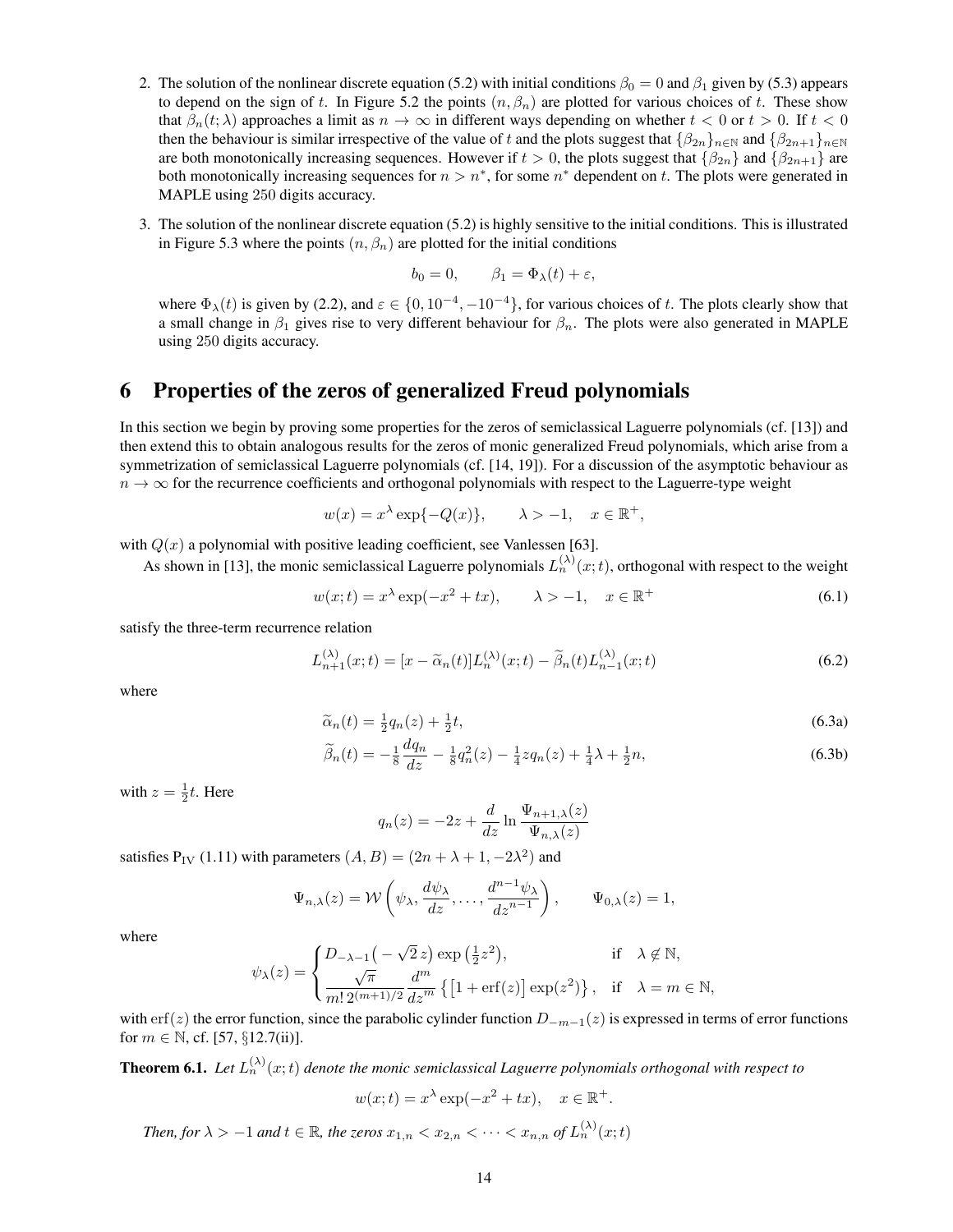*(i) are real, distinct and*

$$
0 < x_{1,n} < x_{1,n-1} < x_{2,n} < \dots < x_{n-1,n} < x_{n-1,n-1} < x_{n,n};\tag{6.4}
$$

- *(ii)* strictly increase with both t and  $\lambda$ ;
- *(iii) satisfy*

$$
a_n < x_{1,n} < \widetilde{\alpha}_{n-1} < x_{n,n} < b_n,
$$

*where*

$$
a_n = \min_{1 \le k \le n-1} \left\{ \frac{1}{2} (\widetilde{\alpha}_k + \widetilde{\alpha}_{k-1}) - \frac{1}{2} \sqrt{(\widetilde{\alpha}_k + \widetilde{\alpha}_{k-1})^2 + 4c_n \widetilde{\beta}_k} \right\},
$$
  

$$
b_n = \max_{1 \le k \le n-1} \left\{ \frac{1}{2} (\widetilde{\alpha}_k + \widetilde{\alpha}_{k-1}) + \frac{1}{2} \sqrt{(\widetilde{\alpha}_k + \widetilde{\alpha}_{k-1})^2 + 4c_n \widetilde{\beta}_k} \right\},
$$

with  $c_n = 4 \cos^2 \left( \frac{\pi}{n+1} \right) + \varepsilon$ ,  $\varepsilon > 0$ , and  $\widetilde{\alpha}_n$  and  $\widetilde{\beta}_n$  given by (6.3).

*Proof.*

- (i) The proofs for classical orthogonal polynomials, where  $t = 0$  (see, for example, [61, Thm 3.3.1 and 3.3.2]), work without change.
- (ii) Since for the semiclassical Laguerre weight (6.1)

$$
\frac{\partial}{\partial \lambda} \ln w(x;t) = \ln x
$$

is an increasing function of  $x$ , it follows from Markov's monotonicity theorem (cf. [61, Theorem 6.12.1] that the zeros of  $L_n^{(\lambda)}(x;t)$  increase as  $\lambda$  increases. Similarly, since

$$
\frac{\partial}{\partial t} \ln w(x;t) = x,
$$

increases with x, it follows that the zeros of  $L_n^{(\lambda)}(x;t)$  increase as t increases.

(iii) The inner bound  $\tilde{\alpha}_{n-1}$  for the extreme zeros follows from [20, Cor. 2.2] together with (6.2) and (6.4) since  $\beta_{n-1}(t)$  does not depend on x. The outer bounds  $a_n$  and  $b_n$  for the extreme zeros  $x_{1,n}$  and  $x_{n,n}$  respectively, follow from the approach based on the Wall-Wetzel Theorem, introduced by Ismail and Li [30] (see also [29]) by applying their Theorems 2 and 3 to the three term recurrence relation (6.2).

 $\Box$ 

Asymptotic properties of the extreme zeros of generalized Freud polynomials related to the weight (1.3) were studied by Freud [25] and Nevai [55]. Subsequently, Kasuga and Sakai [34] extended and generalized these results.

Next we prove some properties of zeros of generalized Freud polynomials associated with the weight (1.12). The weight (1.12) is even and it is well-known that, in this case, the zeros of the corresponding orthogonal polynomials are symmetric about the origin. This implies that the positive and the negative zeros have opposing monotonicity and, as a result of this symmetry, it suffices to study the monotonicity and bounds of the positive zeros.

**Theorem 6.2.** Let  $S_n(x;t)$  be the monic generalized Freud polynomials orthogonal with respect to the weight (1.12), *i.e.*

$$
w(x;t) = |x|^{2\lambda + 1} \exp(-x^4 + tx^2),
$$

*and let*  $x_{n,1}(\lambda, t) < x_{n,2}(\lambda, t) < \cdots < x_{n, \lfloor n/2 \rfloor}(\lambda, t)$  *denote the positive zeros of*  $S_n(x, t)$  *(recall*  $\lfloor m \rfloor$  *is the largest integer smaller than* m*). Then, for*  $\lambda > -1$  *and*  $t \in \mathbb{R}$ 

*(i) the zeros of*  $S_n(x;t)$  *are real and distinct and* 

$$
0 < x_{n,1}(\lambda, t) < x_{n-1,1}(\lambda, t) < x_{n,2}(\lambda, t) < \dots \\
&< x_{n-1,[(n-1)/2]}(\lambda, t) < x_{n,[n/2]}(\lambda, t);
$$

*(ii) the vth zero*  $x_{n,\nu}(\lambda, t)$ *, for a fixed value of*  $\nu$ *, is an increasing function of both*  $\lambda$  *and*  $t$ *;*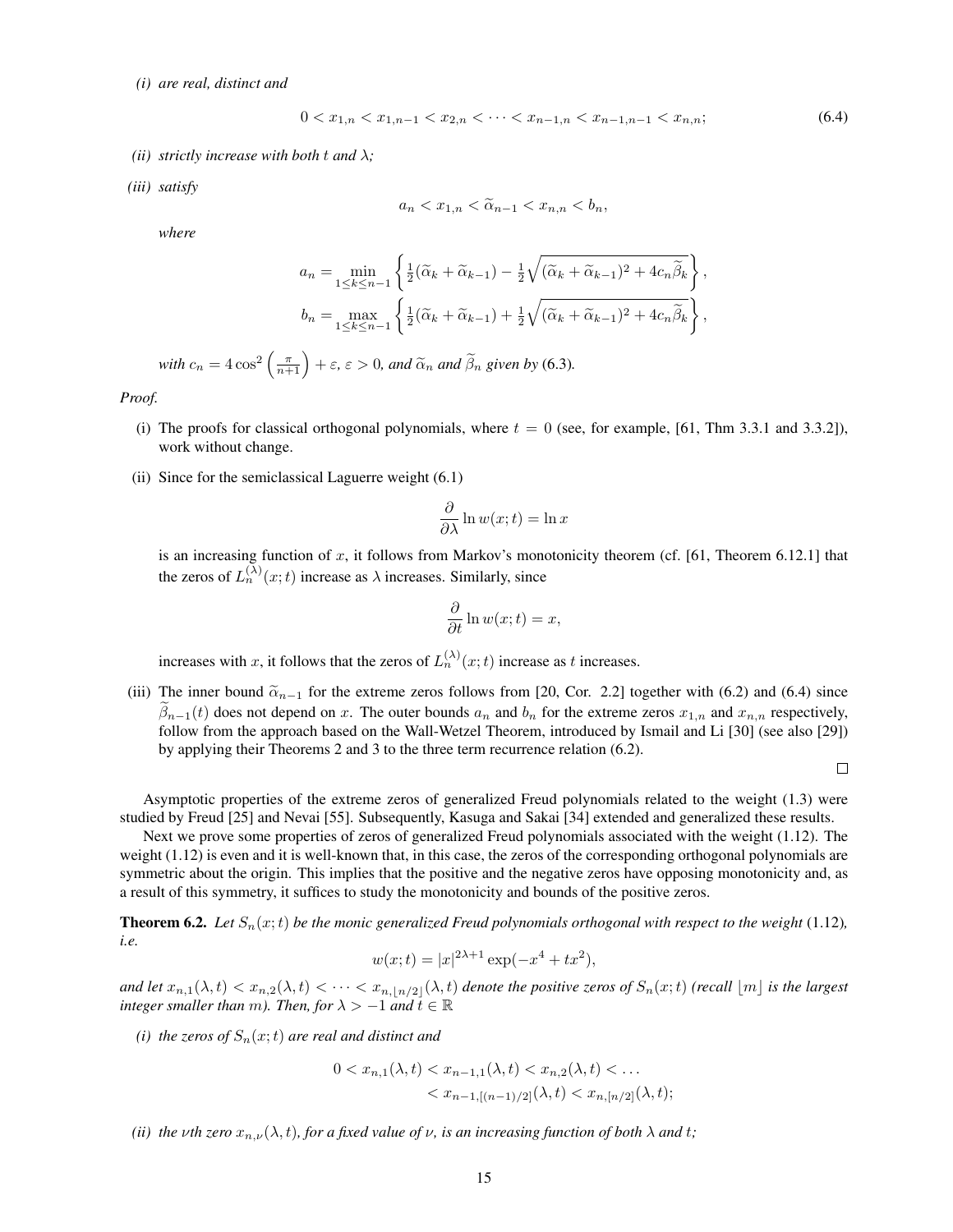*(iii) the largest zero satisfies the inequality*

$$
x_{n,[n/2]}(\lambda,t) < \max_{1 \le k \le n-1} \sqrt{c_n \beta_k(t;\lambda)},\tag{6.5}
$$

where  $c_n = 4\cos^2\left(\frac{\pi}{n+1}\right) + \varepsilon$ ,  $\varepsilon > 0$ , and  $\beta_n(t; \lambda)$  is given by (1.18).

*Proof.*

(i) This follows from Theorem  $6.1(i)$  using the relation (cf.  $[11, 14, 19]$ )

$$
S_{2n}(x;t) = L_n^{(\lambda)}(x^2;t), \qquad S_{2n+1}(x;t) = xL_n^{(\lambda+1)}(x^2;t).
$$

between the semiclassical Laguerre polynomials  $L_n^{(\lambda)}(x;t)$  and the generalized Freud polynomials  $S_n(x;t)$ .

(ii) The monotonicity of the positive zeros with respect to the parameters  $\lambda$  and t follows from [31, Theorem 2.1] since for the generalized Freud weight (1.12)

$$
\frac{\partial}{\partial \lambda} \ln w(x;t) = 2 \ln x, \quad \frac{\partial}{\partial t} \ln w(x;t) = x^2,
$$

both increase with  $x$ .

(iii) The inequality (6.5) for the largest zero  $x_{n, |n/2|}(\lambda, t)$  follows by applying [30, Theorem 2 and 3] to the three term recurrence relation (1.14).

 $\Box$ 

#### 7 Conclusion

In this paper we have analysed the asymptotic behaviour of generalized Freud polynomials, orthogonal with respect to the generalized Freud weight (1.12), in two different contexts. Firstly, we obtained asymptotic results for the polynomials when the parameter t involved in the semiclassical perturbation of the weight tends to  $\pm\infty$ . Next, we considered the strong asymptotics of the coefficients  $\beta_n$  in the three-term recurrence relation (1.14) satisfied by the generalized Freud polynomials  $S_n(x;t)$  as the degree n tends to infinity and investigated the asymptotic behaviour of the polynomials themselves as the degree increases. We showed that unique, positive solutions of the nonlinear discrete equation (1.17) satisfied by the recurrence coefficients exist for all  $t \in \mathbb{R}$  but that these solutions are very sensitive to the initial conditions. We also proved various properties of the zeros of generalized Freud polynomials. The closed form expressions for the recurrence coefficients obtained in [14] allowed the investigation of the properties of generalized Freud polynomials in this paper. A natural extension of this work would be an investigation of asymptotic properties using limiting relations satisfied by the polynomials as the parameter  $\lambda$  tends to  $\infty$ .

#### Acknowledgments

We thank the African Institute for Mathematical Sciences, Muizenberg, South Africa, for their hospitality during our visit when some of this research was done, supported by their "Research in Pairs" programme. We also thank the referees for helpful comments and additional references. PAC thanks Alfredo Deaño, Alexander Its, Nalini Joshi, Ana Loureiro and Walter Van Assche for their helpful comments and illuminating discussions and also the Department of Mathematics, National Taiwan University, Taipei, Taiwan, for their hospitality during his visit where some of this paper was written. KJ thanks Abey Kelil for pointing out several useful references and insightful discussions. The research by KJ was partially supported by the National Research Foundation of South Africa under grant number 103872.

#### References

- [1] M. Alfaro, J.J. Moreno-Balcázar, A. Peña, and M.L. Rezola, Asymptotic formulae for generalized Freud polynomials, *J. Math. Anal. Appl.*, 421 (2015) 474–488.
- [2] S.M. Alsulami, P. Nevai, J. Szabados, and W. Van Assche, A family of nonlinear difference equations: existence, uniqueness, and asymptotic behaviour of positive solutions, *J. Approx. Theory*, 193 (2015) 39–55.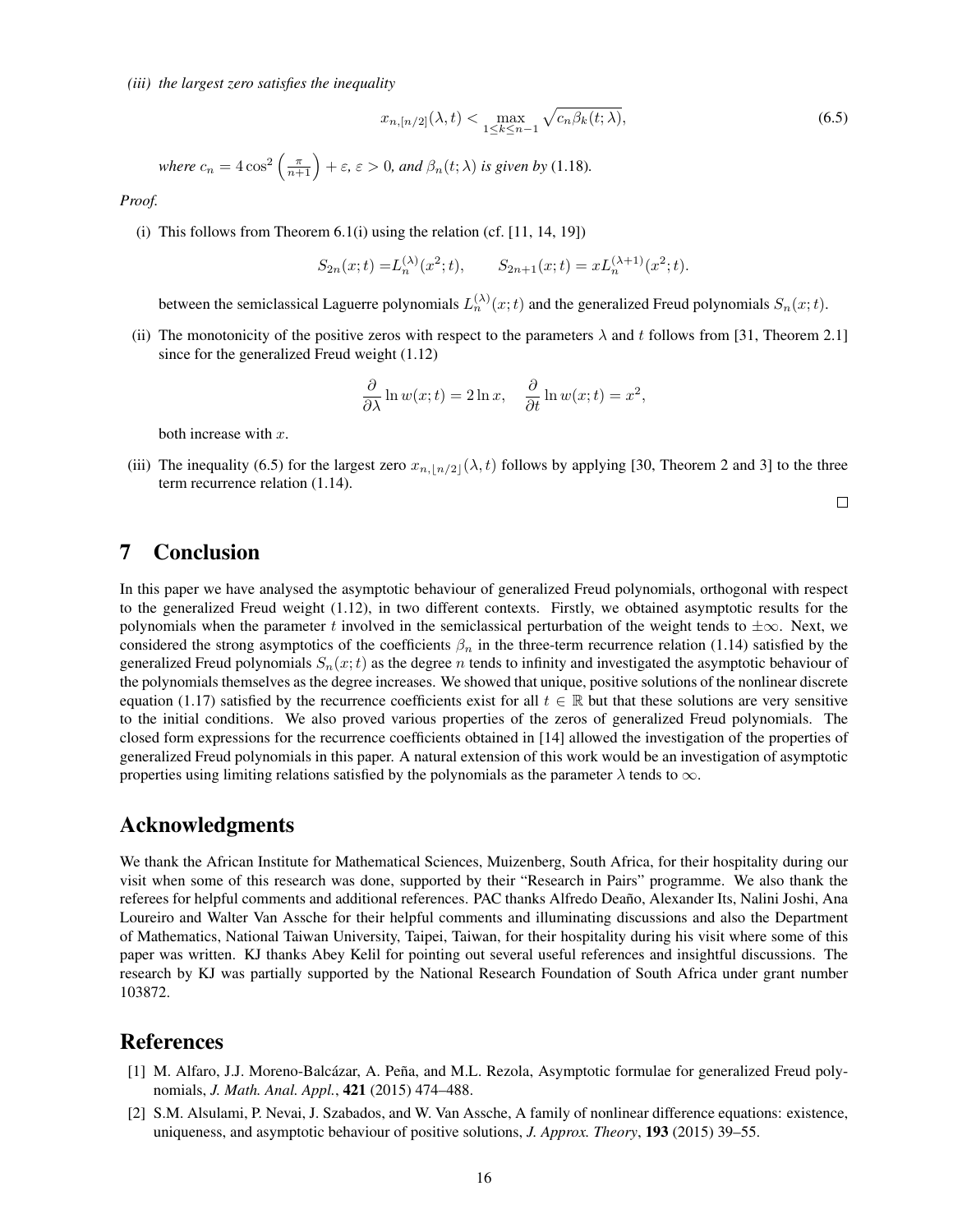- [3] A. Arceo, E.J. Huertas, and F. Marcellán, On polynomials associated with an Uvarov modification of a quartic potential Freud-like weight, *Appl. Math. Comput.*, 281 (2016) 102–120.
- [4] A.P. Bassom, P.A. Clarkson, and A.C. Hicks, Bäcklund transformations and solution hierarchies for the fourth Painlevé equation, *Stud. Appl. Math.*, 95 (1995) 1-71.
- [5] W.C. Bauldry, A. Máté, and P. Nevai, Asymptotics for solutions of systems of smooth recurrence equations, *Pacific J. Math.*, 133 (1988) 209–227.
- [6] M. Bertola, B. Eynard, and J. Harnad, Partition functions for matrix models and isomonodromic tau functions, *J. Phys. A: Math. Gen.*, 36 (2003) 3067–3083.
- [7] M. Bertola, B. Eynard, and J. Harnad, Semiclassical orthogonal polynomials, matrix models and isomonodromic tau functions, *Commun. Math. Phys.*, 263 (2006) 401–437.
- [8] P. Bleher and A.R. Its, Semiclassical asymptotics of orthogonal polynomials, Riemann-Hilbert problem, and universality in the matrix model, *Ann. Math.*, 150 (1999) 185–266.
- [9] P. Bleher and A.R. Its, Double scaling limit in the random matrix model: the Riemann-Hilbert approach, *Comm. Pure Appl. Math.*, 56 (2003) 433–516.
- [10] S. Bonan and P. Nevai, Orthogonal polynomials and their derivatives. I, *J. Approx. Theory*, 40 (1984) 134–147.
- [11] T.S. Chihara, *An Introduction to Orthogonal Polynomials*, Gordon and Breach, New York, 1978. [Reprinted by Dover Publications, 2011.]
- [12] A.S. Clarke and B. Shizgal, On the generation of orthogonal polynomials using asymptotic methods for recurrence coefficients, *J. Comput. Phys.*, 104 (1993) 140–149.
- [13] P. A. Clarkson and K. Jordaan, The relationship between semiclassical Laguerre polynomials and the fourth Painlevé equation, *Constr. Approx.*, **39** (2014) 223–254.
- [14] P. A. Clarkson, K. Jordaan, and A. Kelil, A generalized Freud weight, *Stud. Appl. Math.*, 136 (2016) 288–320.
- [15] S.B. Damelin, Asymptotics of recurrence coefficients for orthonormal polynomials on the line Magnus's method revisited, *Math. Comp.*, 73 (2004) 191–209.
- [16] P. Deift, T. Kriecherbauer, K.T.-R. McLaughlin, S. Venakides, and X. Zhou, Strong asymptotics of orthogonal polynomials with respect to exponential weights, *Comm. Pure Appl. Math.*, 52 (1999) 1491–1552.
- [17] P. Deift and X. Zhou, A steepest descent method for oscillatory Riemann-Hilbert problems asymptotics for the MKdV equation, *Ann. Math.*, 137 (1993) 295–368.
- [18] P. Deift and X. Zhou, Asymptotics for the Painleve II equation, ´ *Commun. Math. Phys.*, 48 (1995) 277–337.
- [19] G. Filipuk, W. Van Assche, and L. Zhang, The recurrence coefficients of semiclassical Laguerre polynomials and the fourth Painlevé equation, *J. Phys. A*, **45** (2012) 205201.
- [20] K. Driver and K. Jordaan, Bounds for extreme zeros of some classical orthogonal polynomials, *J. Approx. Theory*, 164 (2012) 1200–1204.
- [21] A.S. Fokas, A.R. Its, and A.V. Kitaev, Discrete Painlevé equations and their appearance in quantum-gravity, *Commun. Math. Phys.*, 142 (1991) 313–344.
- [22] A.S. Fokas, A.R. Its, and X. Zhou, Continuous and discrete Painleve equations, in: ´ *Painleve Transcendents. Their ´ Asymptotics and Physical Applications*, D. Levi and P. Winternitz (Eds.), *NATO Adv. Sci. Inst. Ser. B Phys.*, vol. 278, Plenum, New York, 1992, pp. 33–47.
- [23] G. Freud, *Orthogonal Polynomials*, Akadémiai Kiadó/Pergamon Press, Budapest/Oxford, 1971.
- [24] G. Freud, On the coefficients in the recursion formulae of orthogonal polynomials, *Proc. R. Irish Acad., Sect. A*, 76 (1976) 1–6.
- [25] G. Freud, On the greatest zero of an orthogonal polynomial, *J. Approx. Theory*, 46 (1986) 16–24.
- [26] B. Grammaticos and A. Ramani, From continuous Painlevé IV to the asymmetric discrete Painlevé I, *J. Phys. A*, 31 (1998) 5787–5798.
- [27] E. Hendriksen and H. van Rossum, Semiclassical orthogonal polynomials, in: *Orthogonal Polynomials and Applications*, C. Brezinski, A. Draux, A.P. Magnus, P. Maroni, and A. Ronveaux (Eds.), *Lect. Notes Math.*, vol. 1171, Springer-Verlag, Berlin, 1985, pp. 354–361.
- [28] M.E.H. Ismail, An electrostatic model for zeros of general orthogonal polynomials, *Pacific J. Math.*, 193 (2000) 355–369.
- [29] M.E.H. Ismail, *Classical and Quantum Orthogonal Polynomials in One Variable*, *Encyclopedia Math. Appl.*, vol. 98, Cambridge University Press, Cambridge, 2005.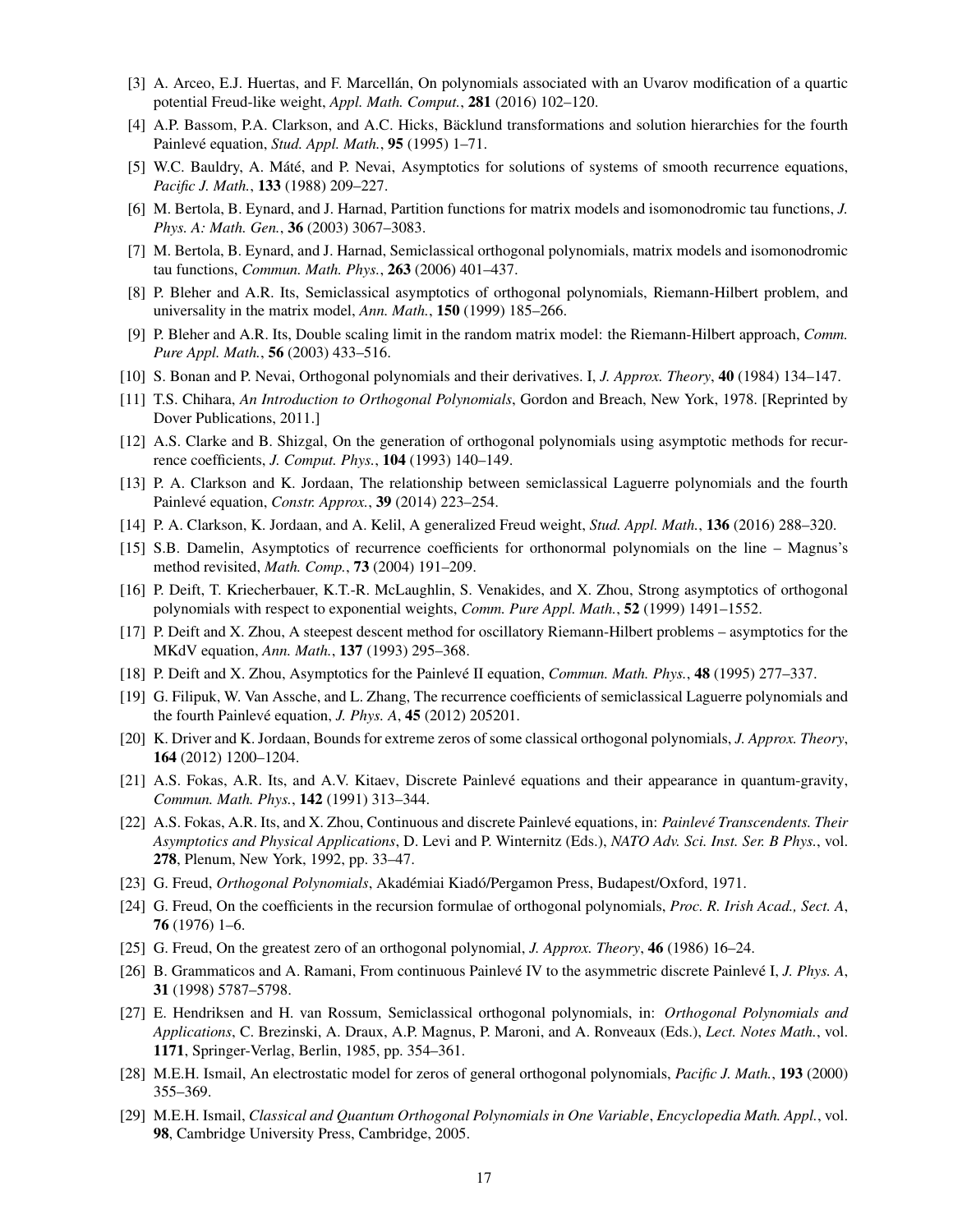- [30] M.E.H. Ismail and X. Li, Bounds for extreme zeros of orthogonal polynomials, *Proc. Amer. Math. Soc.*, 115 (1992) 131–140.
- [31] K. Jordaan, H. Wang and J. Zhou, Monotonicity of zeros of polynomials orthogonal with respect to an even weight function, *Integral Transforms Spec. Funct.*, 25 (2014) 721–729.
- [32] N. Joshi, A local asymptotic analysis of the discrete first Painlevé equation as the discrete independent variable approaches infinity, *Methods Appl. Anal.*, 4 (1997) 124–133.
- [33] N. Joshi and C.J. Lustri, Stokes phenomena in discrete Painlevé I, *Proc. R. Soc. A*, **471** (2015) 20140874.
- [34] T. Kasuga and R. Sakai, Orthonormal polynomials with generalized Freud-type weights, *J. Approx. Theory*, 121 (2003) 13–53.
- [35] T. Kasuga and R. Sakai, Conditions for uniform or mean convergence of higher order Hermite-Fejer interpolation polynomials with generalized Freud-type weights, *Far East J. Math. Sci.*, 19 (2005) 145–199.
- [36] T. Kriecherbauer and K. T.-R. McLaughin, Strong asymptotics of polynomials orthogonal with respect to a Freud weight, *Internat. Math. Res. Notices*, 1999 (1999) 299–333.
- [37] E. Levin and D.S. Lubinsky, *Orthogonal Polynomials with Exponential Weights*, *CMS Books in Mathematics*, Springer-Verlag, New York, 2001.
- [38] E. Levin and D.S. Lubinsky, Orthogonal polynomials for weights  $x^{2\gamma} \exp(-2Q(x))$  on  $[0, d)$ , *J. Approx. Theory*, 134 (2005) 199–256.
- [39] J.S. Lew and D.A. Quarles, Nonnegative solutions of a nonlinear recurrence, *J. Approx. Theory*, 38 (1983) 357– 379.
- [40] D.S. Lubinsky, A survey of general orthogonal polynomials for weights on finite and infinite intervals, *Acta Appl. Math.*, 10 (1987) 237–296.
- [41] D.S. Lubinsky, An update on orthogonal polynomials and weighted approximation on the real line, *Acta Appl. Math.*, 33 (1993) 121–164.
- [42] D.S. Lubinsky, Asymptotics of orthogonal polynomials: Some old, some new, some identities, *Acta Appl. Math.*, 61 (2000) 207–256.
- [43] D. Lubinsky, H. Mhaskar, and E. Saff, A proof of Freud's conjecture for exponential weights, *Constr. Approx.*, 4 (1988) 65–83.
- [44] A.P. Magnus, A proof of Freud's conjecture about the orthogonal polynomials related to  $|x|^{\rho} \exp(-x^{2m})$ , for integer m, in: *Orthogonal Polynomials and Applications*, C. Brezinski, A. Draux, A.P. Magnus, P. Maroni, and A. Ronveaux (Eds.), *Lect. Notes Math.*, vol. 1171, Springer-Verlag, Berlin, 1985, pp. 362–372.
- [45] A.P. Magnus, On Freud's equations for exponential weights, *J. Approx. Theory*, 46 (1986) 65–99.
- [46] A.P. Magnus, Painlevé-type differential equations for the recurrence coefficients of semiclassical orthogonal polynomials, *J. Comput. Appl. Math.*, 57 (1995) 215–237.
- [47] P. Maroni, Prolégomènes à l'étude des polynômes orthogonaux semi-classiques, Ann. Mat. Pura Appl. (4), 149 (1987) 165–184.
- [48] A. Máté, P. Nevai, and T. Zaslavsky, Asymptotic expansions of ratios of coefficients of orthogonal polynomials with exponential weights, *Trans. Amer. Math. Soc.*, 287 (1985) 495–505.
- [49] H.N. Mhaskar, *Introduction to the Theory of Weighted Polynomial Approximation*, World Scientific, Singapore, 1996.
- [50] H.N. Mhaskar and E.B. Saff, Extremal problems for polynomials with exponential weights, *Trans. Amer. Math. Soc.*, 285 (1984) 204–234.
- [51] Y. Murata, Rational solutions of the second and the fourth Painleve equations, ´ *Funkcial. Ekvac.*, 28 (1985) 1–32.
- [52] P. Nevai, Polynomials orthogonal on the real line with respect to  $|x|^\alpha \exp(-|x|^\beta)$ , *Acta Math. Acad. Sci. Hungar.*, 24 (1973) 495–505.
- [53] P. Nevai, Orthogonal polynomials associated with exp(−x 4 ), in: *Second Edmonton Conference on Approximation Theory*, Z. Ditzian, A. Meir, S.D. Riemenschneider, and A. Sharma (Eds.), *CMS Conf. Proc.*, vol. 3, Amer. Math. Soc., Providence, RI, 1983, pp. 263–285.
- [54] P. Nevai, Two of my favorite ways of obtain obtaining asymptotics for orthogonal polynomials, in: *Linear Functional Analysis and Approximation*, P.L. Butzer, R.L. Stens, and B. Sz-Nagy (Eds.), *Internat. Ser. Numer. Math.* vol. 65, Birkhauser Verlag, Basel, 1984, pp. 417–436.
- [55] P. Nevai, Géza Freud, orthogonal polynomials and Christoffel functions. A case study, *J. Approx. Theory*, 48 (1986) 3–167.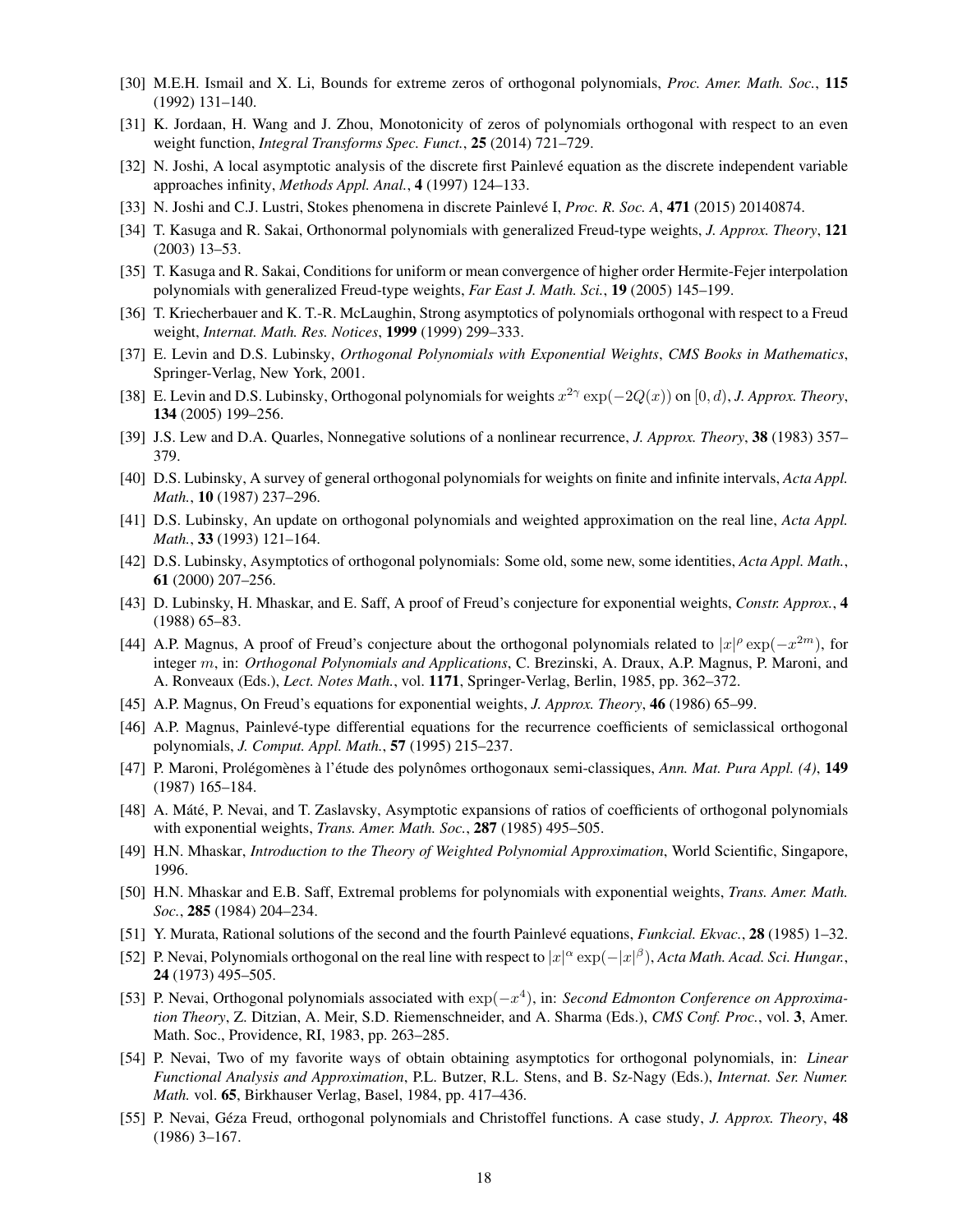- [56] S. Noschese and L. Pasquini, On the nonnegative solution of a Freud three-term recurrence, *J. Approx. Theory*, 99 (1999) 54–67.
- [57] F.W.J. Olver, D.W. Lozier, R.F. Boisvert, and C.W. Clark (Eds.), *NIST Handbook of Mathematical Functions*, Cambridge University Press, Cambridge, 2010.
- [58] K. Okamoto, Studies on the Painlevé equations III. Second and fourth Painlevé equations, P<sub>II</sub> and P<sub>IV</sub>, *Math. Ann.*, 275 (1986) 221–255.
- [59] E.A. Rakhmanov, On asymptotic properties of polynomials orthogonal on the real axis, *Math. Sb. (N.S.)*, 119 (1982) 163–203.
- [60] J. Shohat, A differential equation for orthogonal polynomials, *Duke Math. J.*, 5 (1939) 401–417.
- [61] G. Szegő, *Orthogonal Polynomials*, *AMS Colloquium Publications*, vol. 23, Amer. Math. Soc., Providence RI, 1975.
- [62] W. Van Assche, Discrete Painlevé equations for recurrence coefficients of orthogonal polynomials, in: *Difference Equations, Special Functions and Orthogonal Polynomials*, S. Elaydi, J. Cushing, R. Lasser, V. Papageorgiou, A. Ruffing, and W. Van Assche (Eds.), World Scientific, Hackensack, NJ, 2007, pp. 687–725.
- [63] M. Vanlessen, Strong asymptotics of Laguerre-type orthogonal polynomials and applications in random matrix theory, *Constr. Approx.*, 25 (2007) 125–175.
- [64] V.L. Vereshchagin, Asymptotic classification of solutions of the first discrete Painlevé equation, Sib. Math. J., 37 (1996) 876–892.
- [65] R. Wong and L. Zhang, Global asymptotics for polynomials associated with exponential weight, *Asymptot. Anal.*, 64 (2009) 125–154.
- [66] R. Wong and L. Zhang, Global asymptotics of orthogonal polynomials associated with  $|x|^{2\alpha}e^{-Q(x)}$ , *J. Approx. Theory*, 162 (2010) 723–765.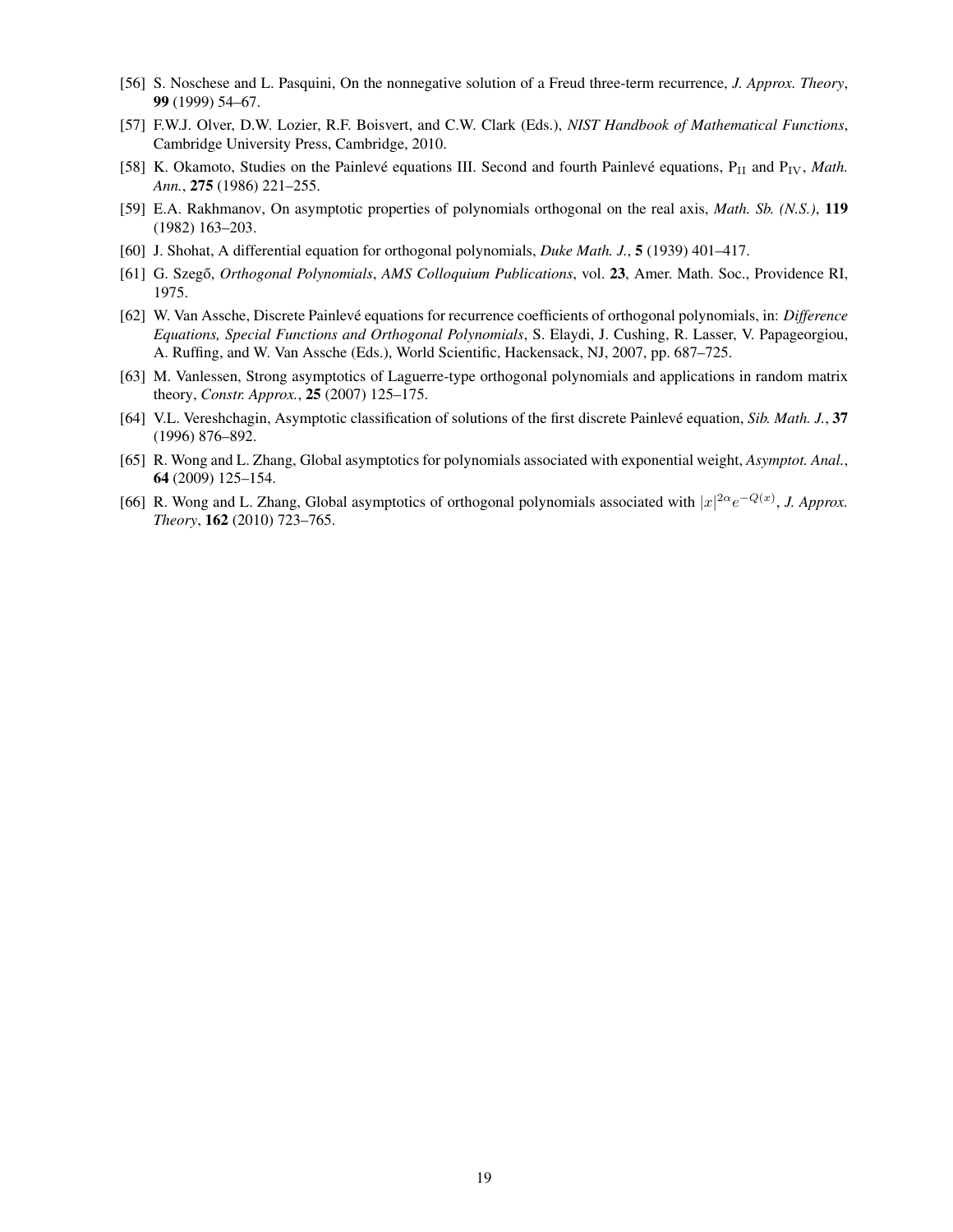

Figure 2.2: Plots of the polynomials  $S_n(x;t)$ ,  $n = 3, 4, ..., 8$  for  $t = 0$  (black),  $t = 1$  (red),  $t = 2$  (blue),  $t = 3$ (green) and  $t = 4$  (purple), with  $\lambda = \frac{1}{2}$ .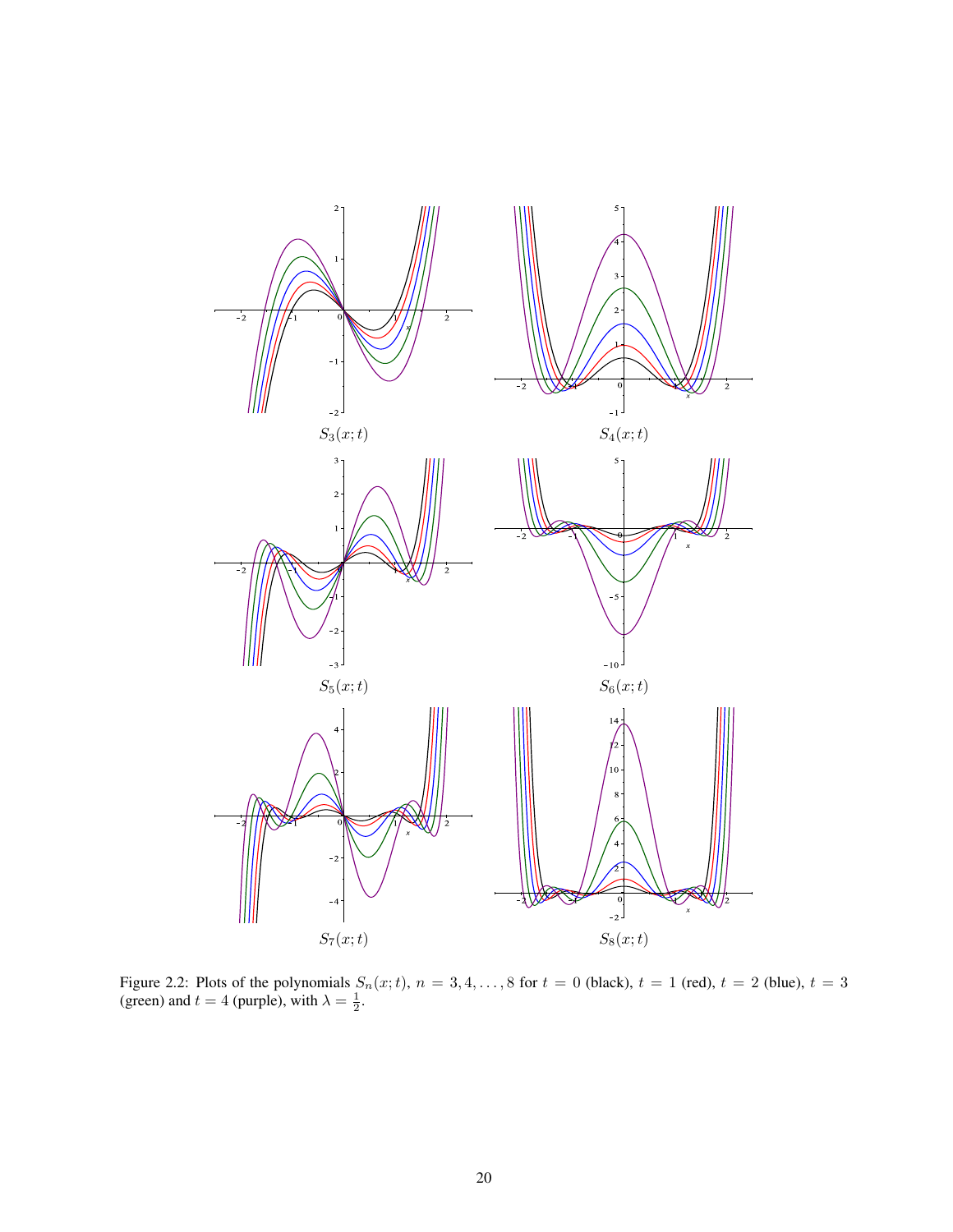

Figure 2.3: Plots of the polynomials  $S_3(x;t)$  (black),  $S_4(x;t)$  (red),  $S_5(x;t)$  (blue),  $S_6(x;t)$  (green) for  $t =$  $0, 1, \ldots, 5$ , with  $\lambda = \frac{1}{2}$ .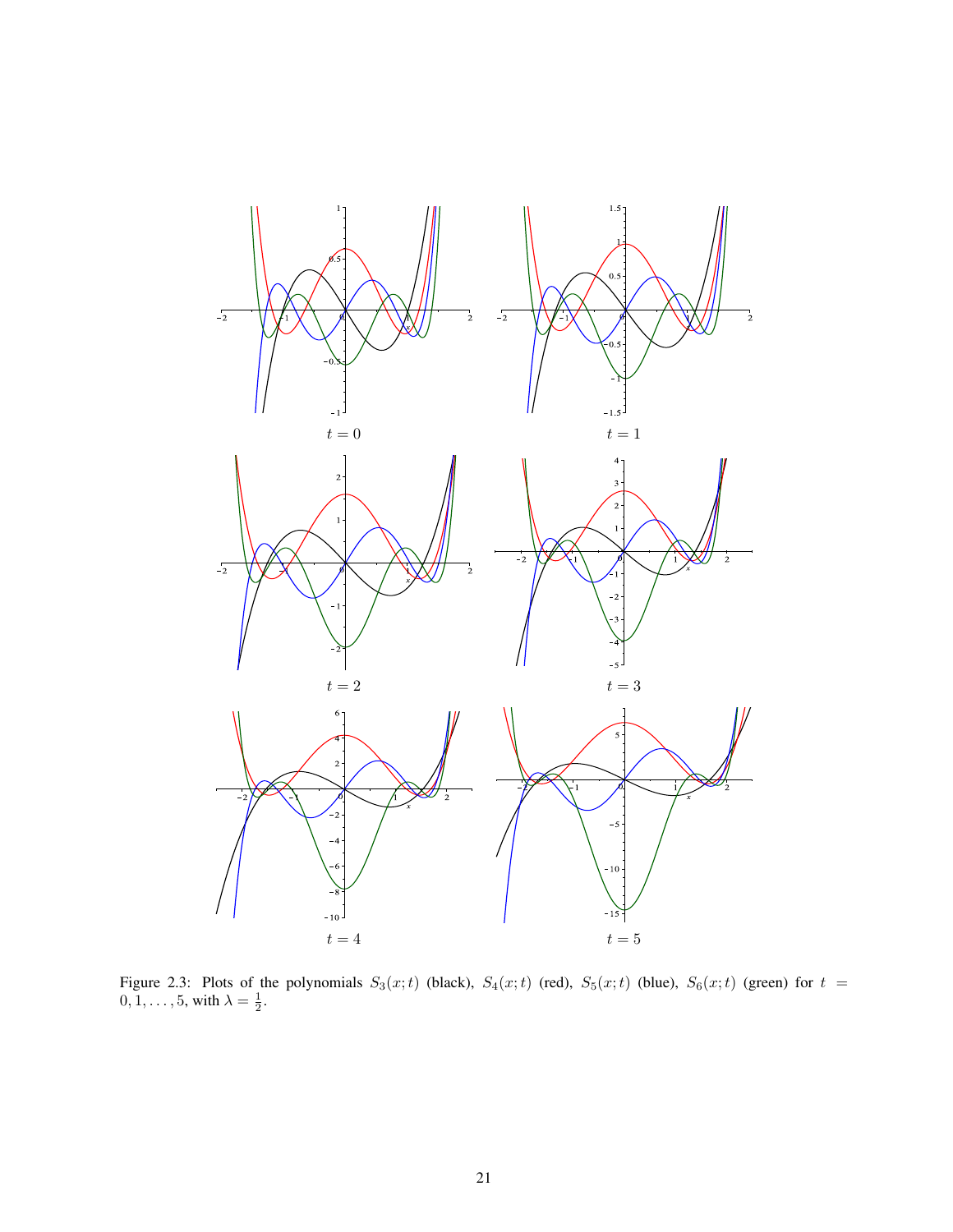

Figure 3.1: Plots of polynomials  $Q_{2n-1}(y;t)$  and  $Q_{2n}(y;t)$ , for  $n = 1$  (black),  $n = 2$  (red),  $n = 3$  (blue),  $n = 4$ (green) and  $n = 5$  (purple), when  $t = 20$ , with  $\lambda = \frac{1}{2}$ .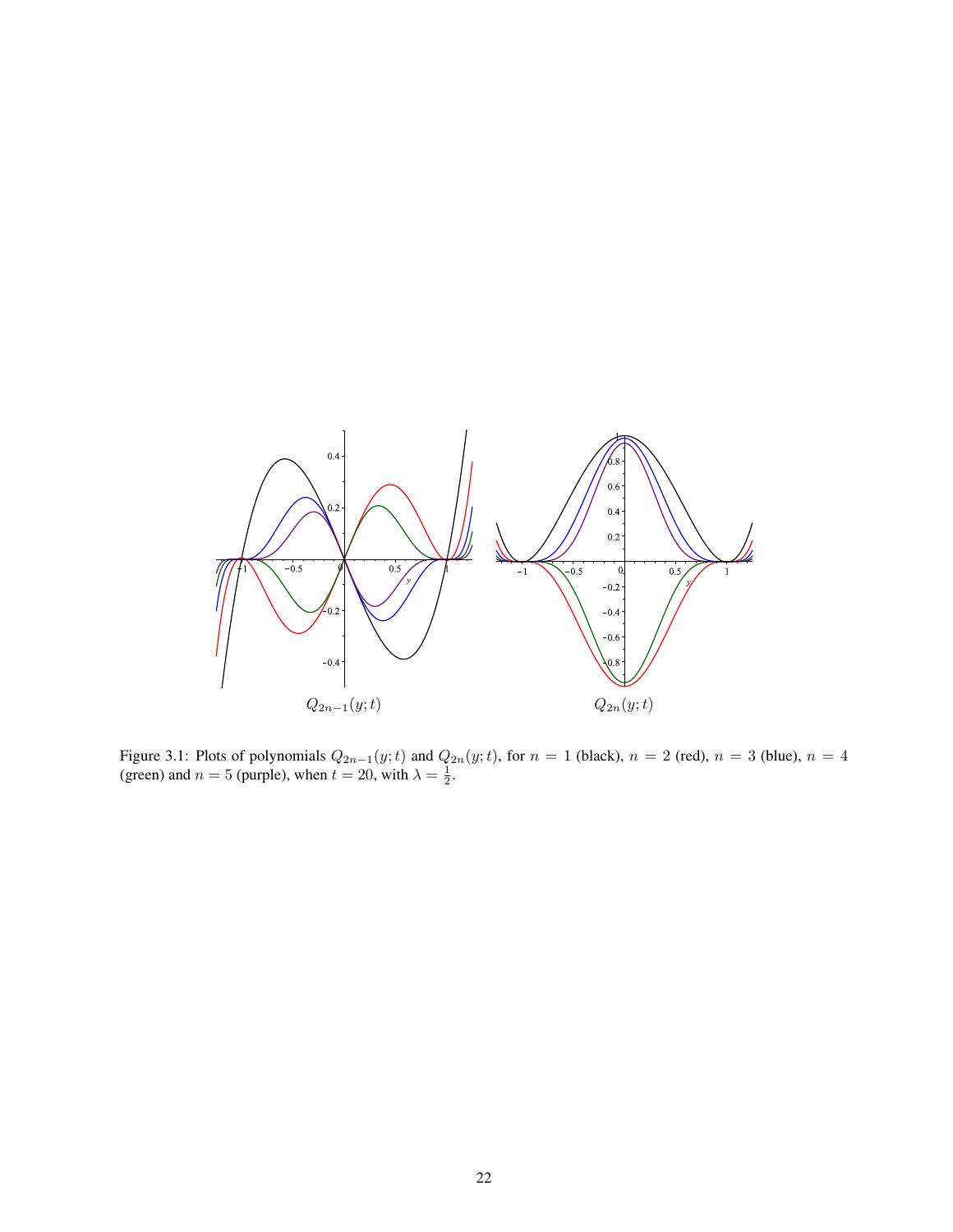

Figure 3.2: Plots of the polynomials  $Q_n(y; 5, \frac{1}{2})$  (blue),  $Q_n(y; 10, \frac{1}{2})$  (red) and  $\tilde{Q}_n(y)$  (black) for  $n = 4, 5, ..., 9$ .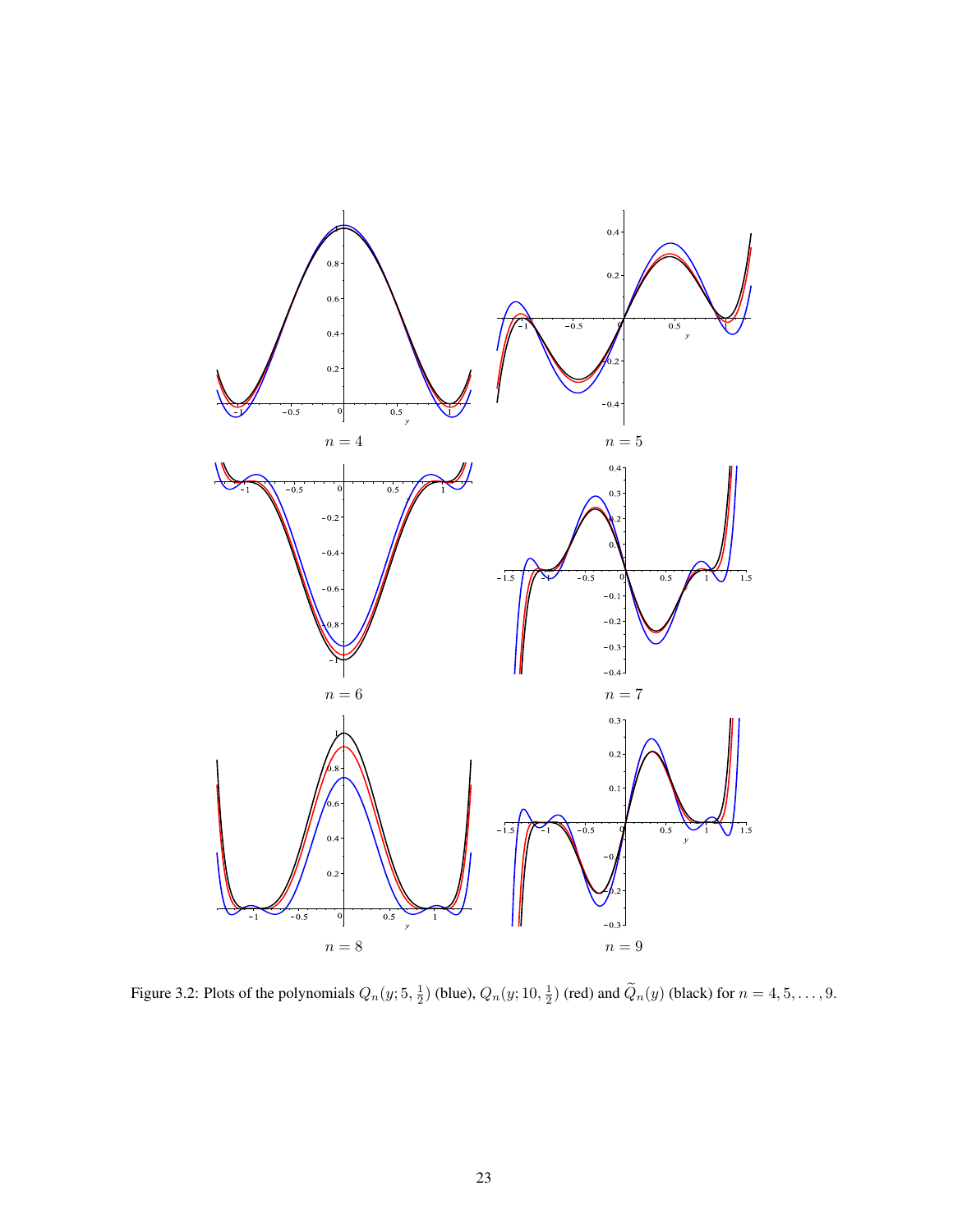

Figure 5.1: Plots of  $\beta_1 = \widehat{\Phi}_\lambda(t; \vartheta)$  as given by (5.4), with  $\lambda = \frac{1}{2}$ , for  $\vartheta = 0$  (black),  $\vartheta = \frac{1}{12}\pi$  (red),  $\vartheta = \frac{1}{4}\pi$  (blue),  $\vartheta = \frac{5}{12}\pi$  (green) and  $\vartheta = \frac{1}{2}\pi$  (purple).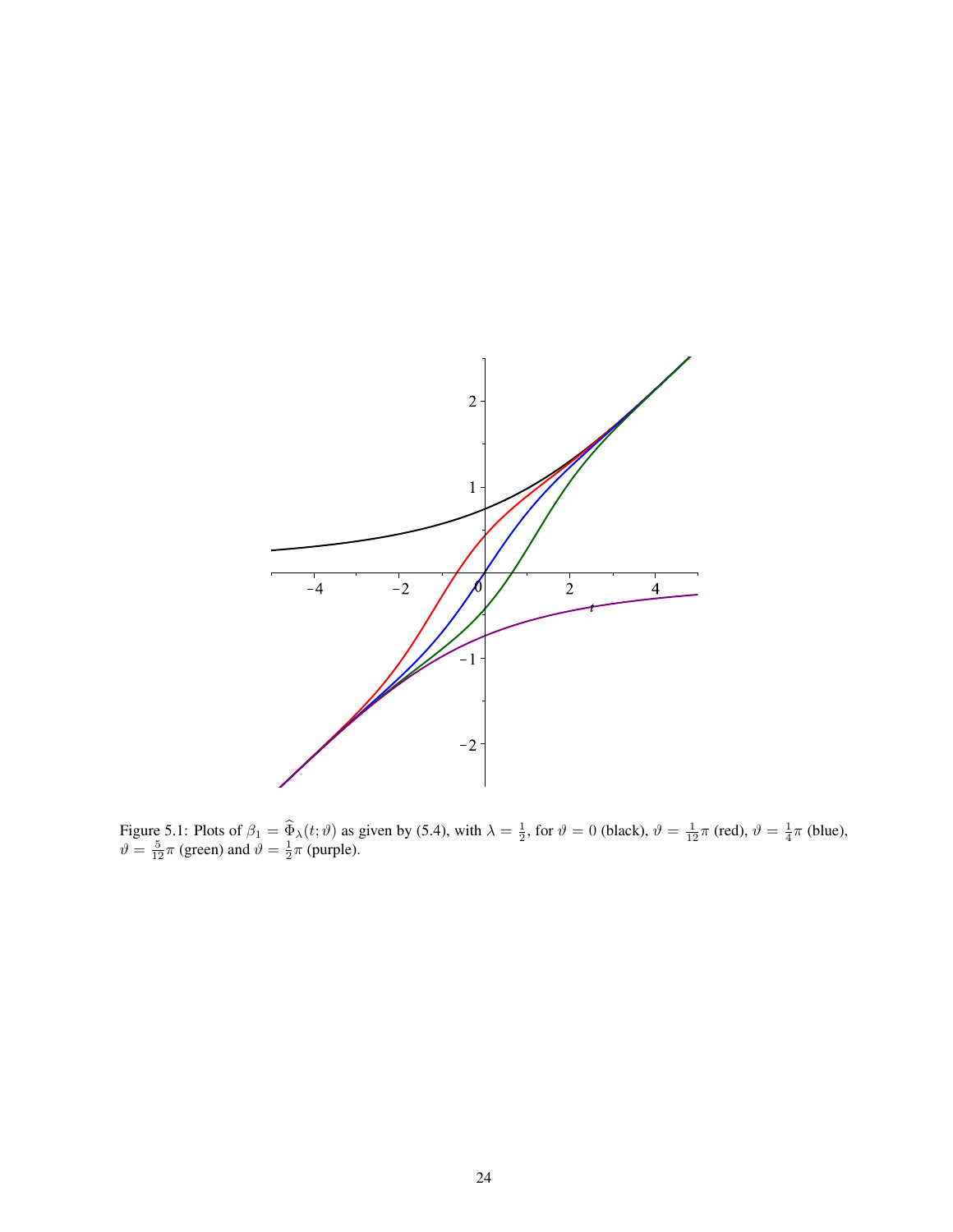

Figure 5.2: Plots of the points  $(n, \beta_n)$  where  $\beta_n$  satisfies (5.2) with initial conditions  $\beta_0 = 0$  and  $\beta_1$  given by (5.3), for various choices of t, with  $\lambda = \frac{1}{2}$ .